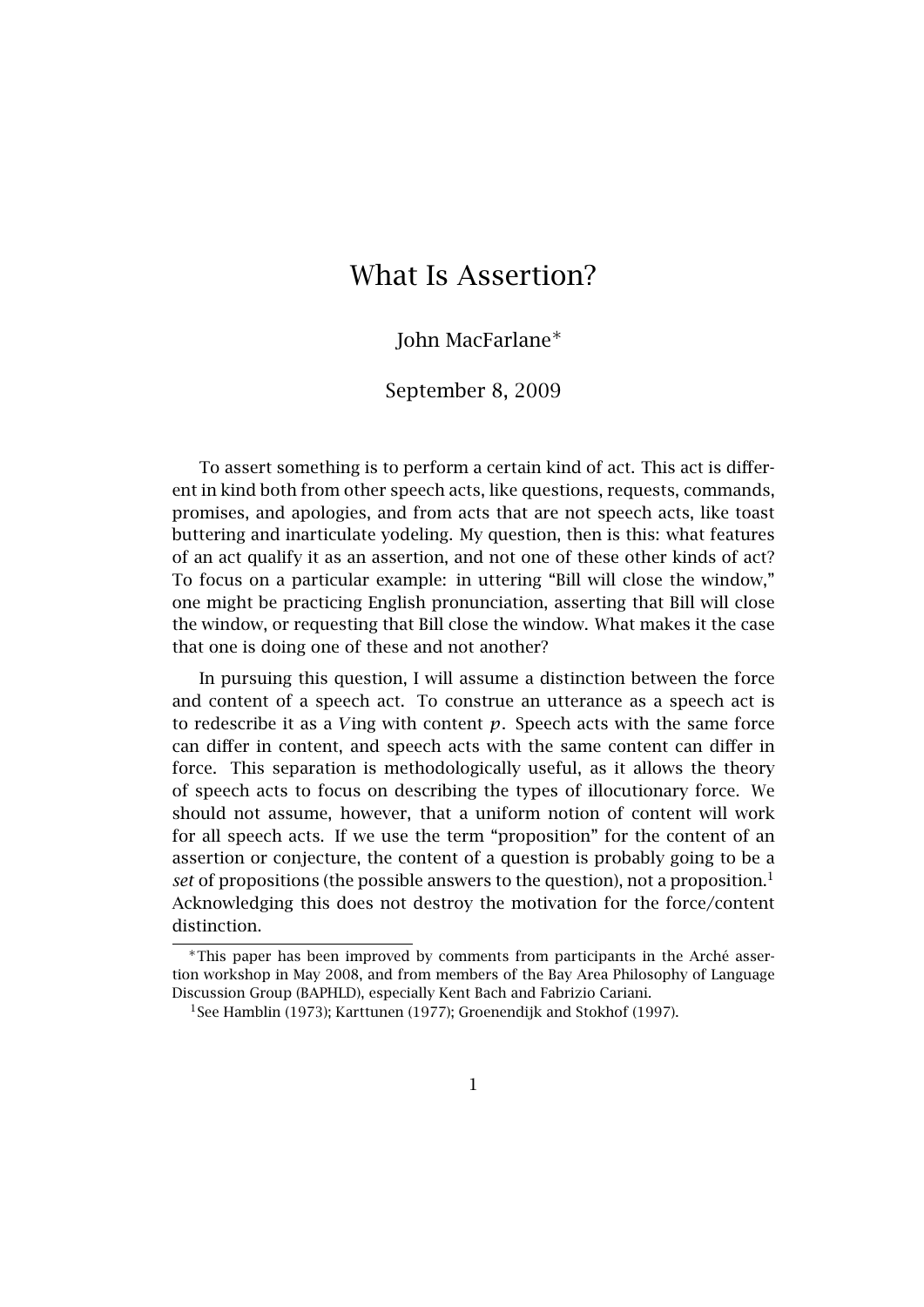An account of an illocutionary force-type *V* ought to help us understand both how *V*ings with different contents differ from each other, and how *V*ings differ from other kinds of illocutionary acts. And it ought to help us resolve disputed questions. For example, are utterances of "Joe might be in Boston" best understood as assertions or as speech acts of another kind? How can we distinguish between what is asserted and what is merely implied? Is anything asserted by metaphorical utterances? Is it possible to assert something unintentionally? Can one assert something by winking? And so on.

It seems to me that there are four broad categories of answers to our question in the literature:

- 1. To assert is to express an attitude.
- 2. To assert is to make a move defined by its constitutive rules.
- 3. To assert is to propose to add information to the conversational common ground.
- 4. To assert is to undertake a commitment.

In what follows I will distinguish these and discuss the motivations and advantages of each one, as well as the difficulties they face. My aim here is more exploratory than polemical: I want to see, among other things, how each view might account for the phenomena that motivate its competitors. I am not going to argue for any one of these views here.<sup>2</sup>

## 1 Assertion as the expression of an attitude

Assertion is sometimes said to be the overt expression of belief. It is uncontroversial, I take it, that assertions often do express beliefs. But the thought I want to consider is that to assert that *p* just *is* to express the belief that *p* (and perhaps some other attitudes).

 $2\text{My}$  interest in accounts of assertion is motivated in part by my view that a philosophically interesting notion of "relative truth" can be rendered precise and intelligible by embedding it in an account of assertion (MacFarlane, 2003, 2005).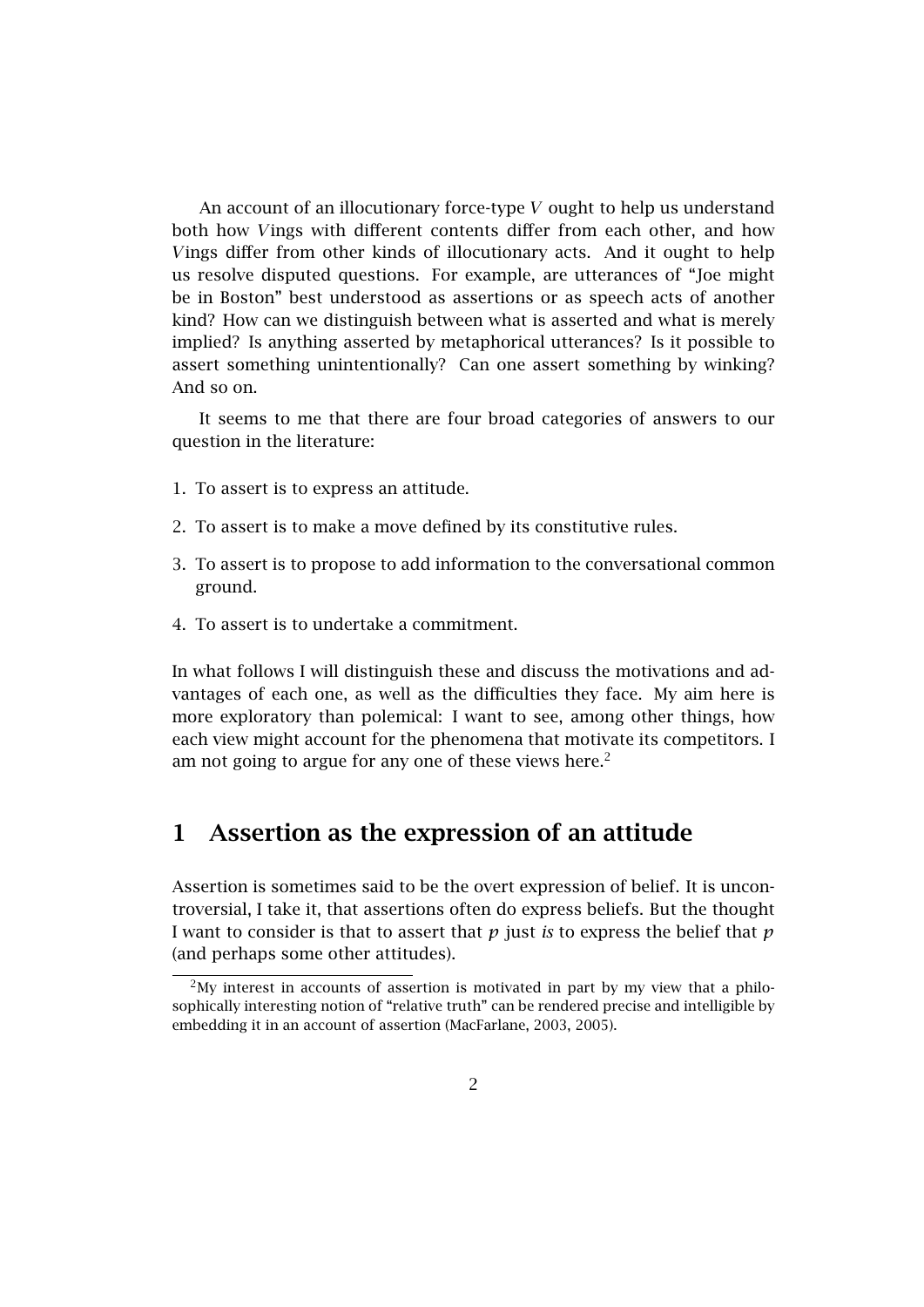Probably no one has ever held this view without qualification or refinement. For it is clear that many actions that are not assertions express beliefs. In reaching for the umbrella as I head to the door, I express my belief that rain is likely. Even *linguistic* acts that express the belief that *p* need not be assertions that  $p$ . In inviting you to go skiing with me, I may express my belief that you know how to ski. But I have not *asserted* anything; I have only issued an invitation. Similarly, in writing that a student has nice handwriting, I may express my belief that he is not a suitable job candidate. But I have only asserted that he has nice handwriting.

The proponent of an expressive account might bite the bullet here, and say that I have *indirectly* asserted that the student is not suitable, by (directly) asserting that he has nice handwriting. But this threatens to erase an intuitive and useful distinction between what is asserted and what is merely implied. If, later, someone reproaches me by saying "You asserted that this candidate was unsuitable," I can justly reply: "No, I was careful not to commit myself to that; you drew that conclusion yourself."

A different kind of response would be to insist that an assertion that *p* be made using a sentence that means that  $p.^3$  But this seems overly restrictive. When Geoffrey Nunberg's waitress says, "The ham sandwich left without paying," she has not asserted that the ham sandwich left without paying (Nunberg, 1979). Nonetheless, she has made an assertion. (How else would you characterize the illocutionary force of her utterance?) Assertions need not be literal.

Besides, it is not clear that all assertions are linguistic acts. One can certainly make assertions using conventionalized gestures. (Think of the hand signals used by commandos to indicate the position of the enemy.) Perhaps one can even make assertions by means of improvised gestures that lack any conventional meaning. Stephen Schiffer describes a case in which a husband communicates to his wife that he is bored at a party by wiggling his ears (Schiffer, 1972, 126). Perhaps this is not an assertion, but if it isn't one, it's not merely because it lacks a linguistic vehicle. If it turns out that all assertions are linguistic, this ought to be the result of argument, not stipulation about the meaning of "assertion."

<sup>&</sup>lt;sup>3</sup>So Williams (2002, 74): "*A* asserts that  $p$  where *A* utters a sentence *S* which means that  $p$ , in doing which either he expresses his belief that  $p$ , or he intends the person addressed to take it that he believes that *p*."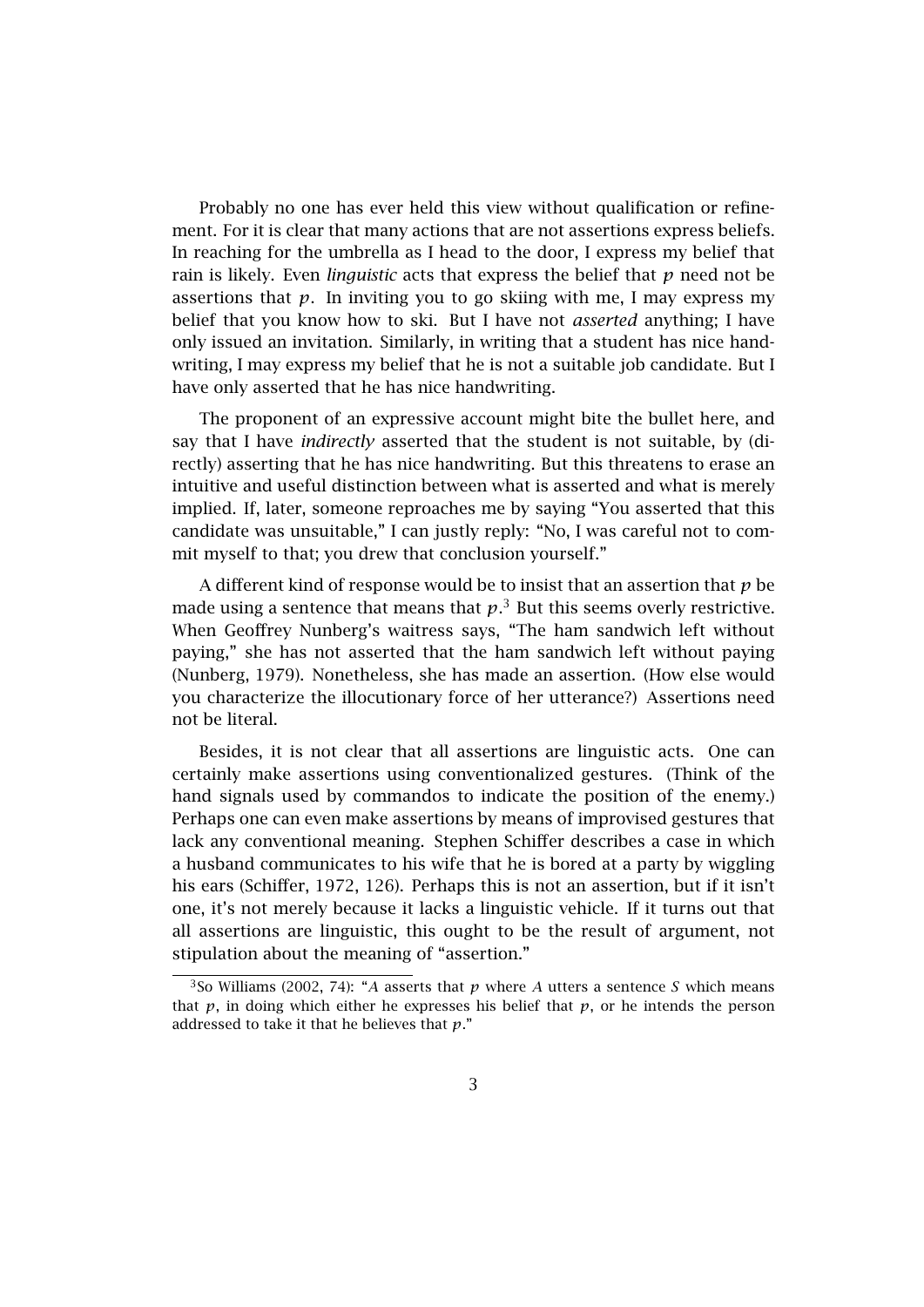So expression-based accounts of assertion have to walk a tightrope. On one side is the danger of counting too little as assertion, ruling out nonliteral (and nonlinguistic) assertions altogether; on the other, the danger of counting too much as assertion, including non-speech acts and implicatures.

It seems to me that Bach and Harnish's sophisticated version of an expressive account succumbs to the second kind of flaw. It defines assertion as follows (Bach and Harnish, 1979):

In uttering *e*, *S* asserts that *P* if *S* expresses:

- i. the belief that *P*, and
- ii. the intention that *H* believe that *P*. (42)

The second clause here rules out (for example) my umbrella case. It's not clear, though, why ordinary conversational implicatures aren't counted as asserted contents, on this definition. Why, when one implicates a candidate's unsuitability by stating that his handwriting is good, does one not express both a belief that the candidate is unsuitable and an intention that the audience come to believe this?

An answer is not to be found in Bach and Harnish's account of what it is to *express* an attitude:

For *S* to *express* an attitude is for *S* to R-intend the hearer to take *S*'s utterance as reason to think *S* has that attitude. (15)

To "R-intend" an effect is to intend to bring it about by means of the recognition of this very intention.<sup>4</sup> Surely in the handwriting case, one intends one's audience to take one's utterance as a reason to think that one believes the candidate unsuitable for the job (and that one intends to get them to believe this too), and to do so because of their recognition of this very intention. So

<sup>4</sup>This reflexivity is what distinguishes illocutionary intentions, for which success is audience uptake, from perlocutionary ones: "In general, hearer recognition of perlocutionary intentions is incidental to the production of perlocutionary effects. . . . What distinguishes illocutionary intentions, we suggest, is that their fulfillment consists in their recognition" (Bach and Harnish, 1979, 12–13).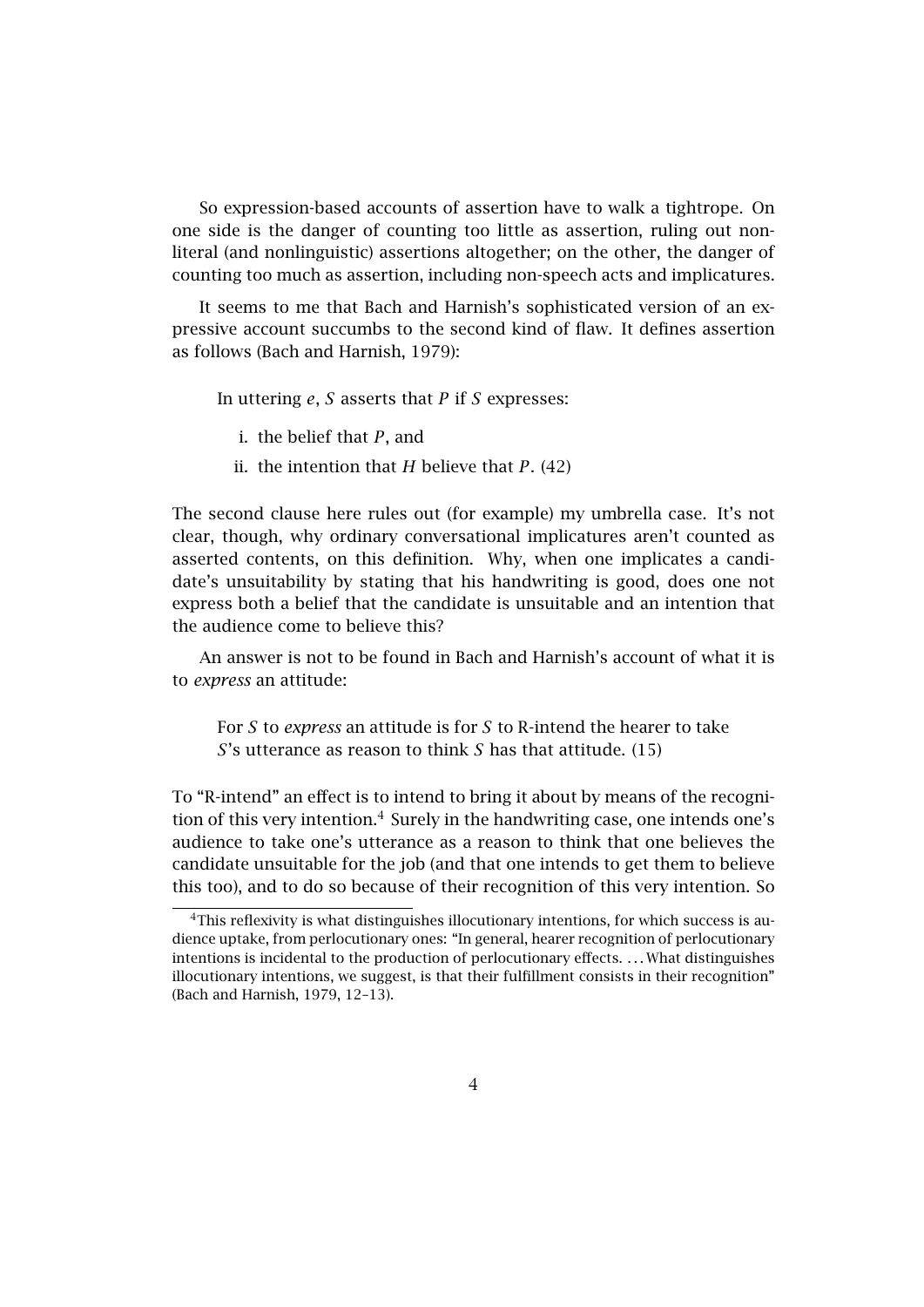Bach and Harnish's account seems to imply, wrongly I think, that one has *asserted* that the candidate is unsuitable.<sup>5</sup>

Presupposition presents similar difficulties. It seems that in asserting that Jane has not stopped beating her husband, one does not also *assert* (but only presupposes) that Jane has been beating her husband. But it is very difficult to see how one could R-intend the hearer to take one's utterance as a reason to think one believes Jane has not stopped beating her husband, without also R-intending the hearer to take one's utterance as a reason to think one believes that Jane has been beating her husband.

Another hurdle for expressive accounts is allowing for insincere assertions. Some proponents of expressive accounts view expression as the outward manifestation of an inner state. According to Williams (2002, 73–5) and Owens (2006), expressions of beliefs must be *caused* by the beliefs they express. Only sincere assertions can express beliefs in this sense, and Owens and Williams are forced to say that insincere assertions count as assertions in a parasitic sense. Bach and Harnish, by contrast, hold that all assertions, even insincere ones, are expressions of beliefs, which is why they gloss expressing an attitude as intending to give a reason for attributing it. This account is not unintuitive. We might naturally say of a con man who duped us by pretending to be lost that he "expressed great consternation," and not just that he pretended to do so. Plausibly, he has expressed consternation because he has acted with the intention of giving us a reason to think him in a state of consternation.

It is not so clear, though, that Bach and Harnish's account leaves room for *openly* insincere assertion. In cases where it is common ground that the speaker lacks the belief being expressed, it is hard to see how the speaker can be intending to give the hearers a reason to attribute the belief. Bach and Harnish point out that a reason can be *pro tanto*, and need not be conclusive:

*S*'s utterance is, and can be R-intended to be taken to be, *a* reason, despite the fact that it can be overridden by mutual contex-

 $5$ Bach tells me (p.c.) that he and Harnish did intend to include such implicatures in the broad category of assertives. This is not obvious from their list of assertives: "affirm, allege, assert, aver, avow, claim, declare, deny, indicate, maintain, propound, say, state, submit" (Bach and Harnish, 1979, 42). For none of these verbs (except possibly "indicate") does it seem correct to say that one *V*'d that the candidate is unsuitable for the job.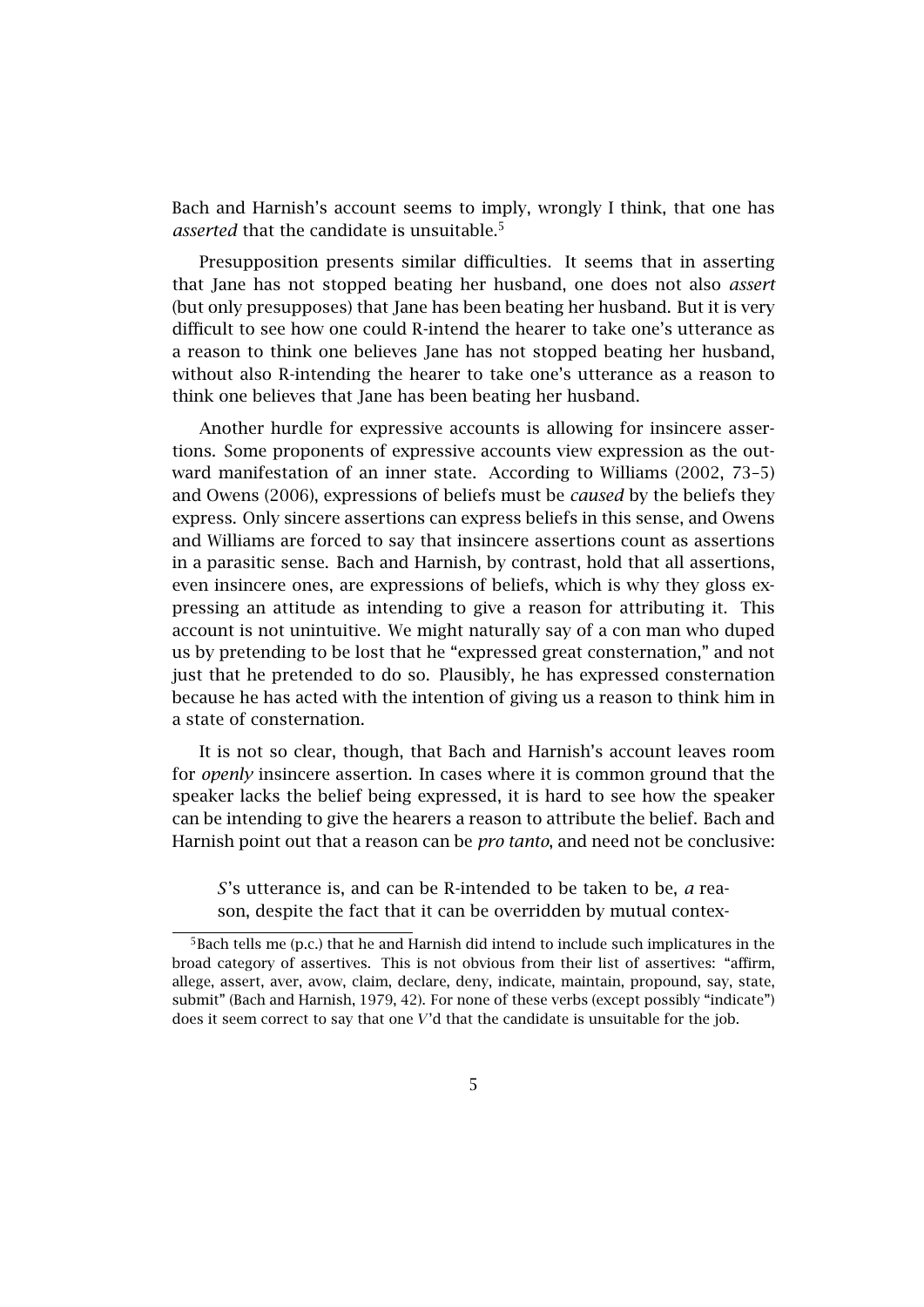tual beliefs to the contrary. Even when defeated, a reason is a reason. (Bach and Harnish, 1979, 58)

And they offer a reformulation that does not assume that a defeated reason is still a reason:

Instead of saying that expressing an attitude is R-intending *H* to take one's utterance as reason to believe that one has that attitude, we can say that it is R-intending *H* to take one's utterance as sufficient reason, *unless there is mutually believed reason to the contrary*, to believe that one has that attitude. (Bach and Harnish, 1979, 291, emphasis added)

But this borders on unintelligibility. We can make sense of *intending that Jane take out the trash today, unless it is a holiday*, in a case where it might be a holiday. But when Jane knows that today is a holiday, and the speaker knows that she knows this, what is it for the speaker to intend that Jane take out the trash today, unless it is a holiday? Similarly, if it is mutually known that the speaker lacks an attitude, what is it for the speaker to intend for the hearer to take her utterance as a sufficient reason to attribute this attitude to her, unless there is mutually believed reason to the contrary?

A big selling point of an expressive account of assertion is the way it fits into a general, systematic account of all illocutionary acts. Bach and Harnish propose to understand *every* illocutionary act as the expression of some combination of attitudes—a strategy that is quite illuminating from a taxonomic point of view. I want to conclude this section by questioning these putative taxonomic advantages, by focusing on the speech act of *retracting* an assertion.

To retract an assertion (that is, a particular *act* of asserting) is to "take it back," rendering it "null and void," the way a retracted offer is null and void. So, if asserting is expressing a belief and an intention to instill that belief in one's audience, then one might expect retracting to be a *taking back* of one's earlier expressing of these attitudes. But what sense can we make of this? How does one take back the expression of an attitude? If I am hurt and express my pain by grimacing, can I "take back" my expression of pain?

Bach and Harnish's account of expression in terms of reason-giving does not help here. If asserting is R-intending to give someone a reason to ascribe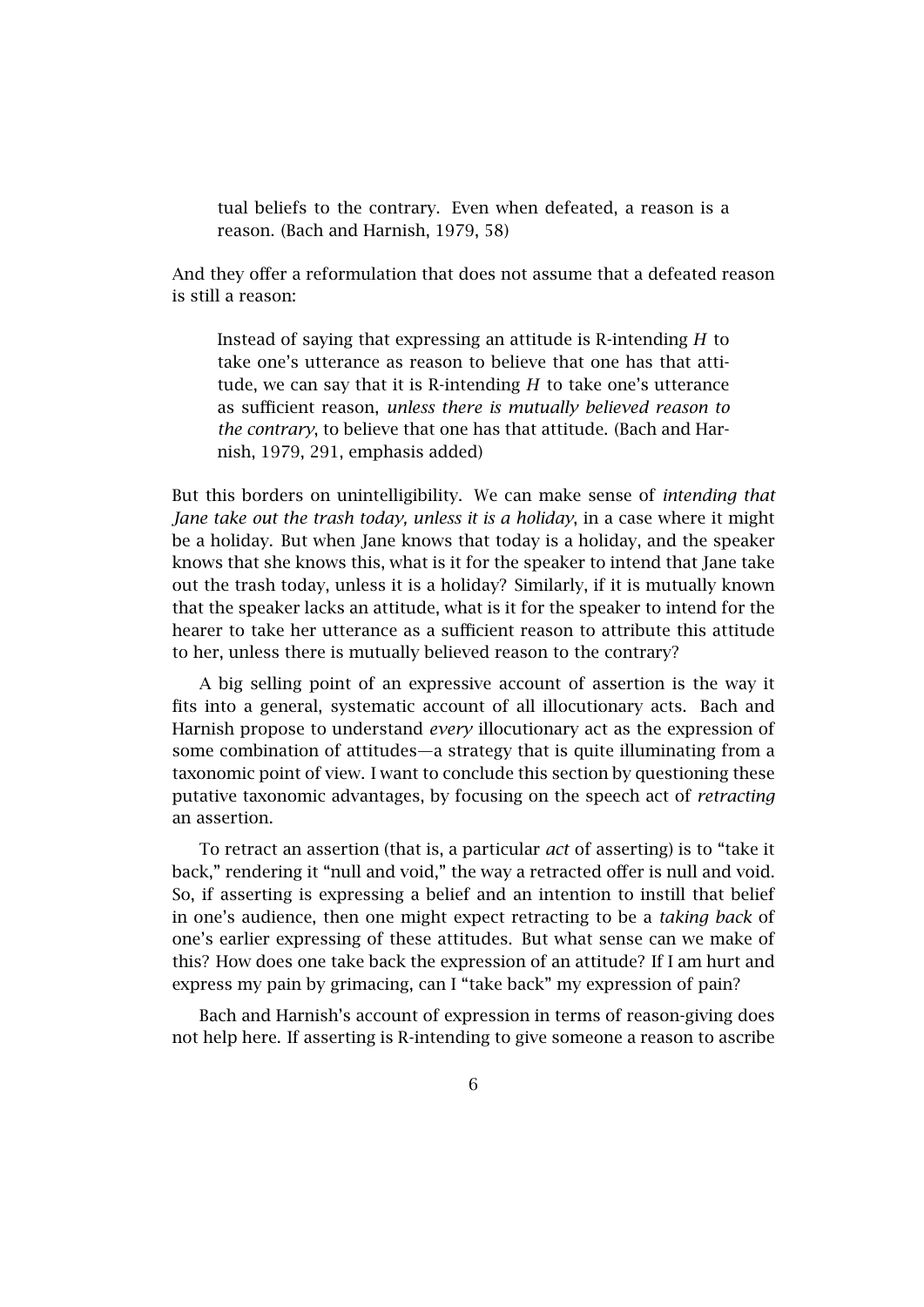an attitude to one, then retracting or "unasserting" would presumably be R-intending to take away this reason. One might try to do that by doing something that undermines or "defeats" that reason—saying, for example, "I take that back." But what one does later in retracting an assertion should not undermine the reason the assertion gave for taking one to have had the relevant attitude *at the time it was made*. ("I take that back" is different from "I didn't mean that.") Moreover, Bach and Harnish are committed, by their account of openly insincere assertion, to the idea that "a defeated reason is still a reason." So even if a retraction undermines the reason offered earlier for ascribing an attitude, it can't make it the case that no reason was offered earlier, and thus it can't count as an "unexpressing" of the attitude. (At best, it would move the earlier assertion into a category with openly insincere assertions.)

It's not surprising, then, that when Bach and Harnish offer an account of retraction, they take it to be the expression of an attitude, rather than an "unexpression."

In uttering *e*, *S* retracts the claim that *P* if *S* expresses:

- i. that he no longer believes that *P*, contrary to what he previously indicated he believed, and
- ii. the intention that  $H$  not believe that  $P$ . (43)

But this isn't quite right. One can, without any insincerity, retract an assertion of something one still believes. One might do this, for example, because one realizes one can't adequately defend the claim, or because one doesn't want others relying on it. Indeed, it is possible to retract the assertion while avowing the belief: "I retract that, as I can't defend it. But I still believe it." This does not seem insincere in the way that "I assert that  $p$ , but I don't believe it" does. So it does not seem right that retraction expresses lack of belief. Nor does it express an intention that one's audience not believe what was asserted—one may be quite happy to let them continue to believe this, if they have their own independent grounds.

This view of retraction could perhaps be patched up. (ii) could be amended to "the intention that *H* not believe that *P* on the basis of *S*'s previous assertion." And (i) could be changed to "that he no longer holds *P* to be adequately grounded" or "that he no longer wishes to be committed to *P*." But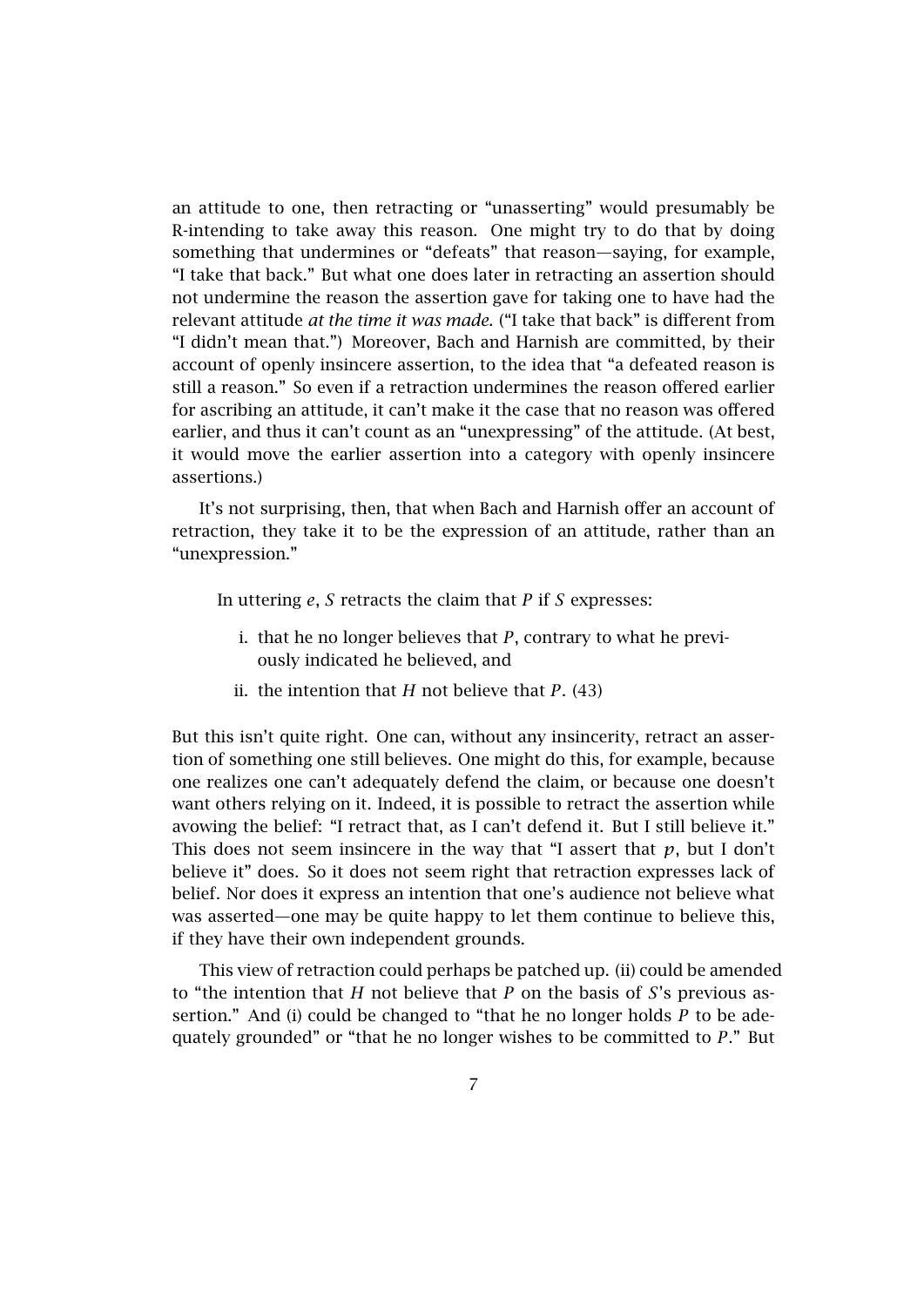there would be no clear sense in which retraction, so conceived, "undoes" an assertion, *as it is conceived on the expressive model*—and no clear sense in which the account of retraction can be derived from the account of assertion. Moreover, the notions of epistemic groundedness and commitment that are invoked here are foreign to the expressive account, and seem in fact to point to two of the other approaches we will consider.

Finally, assertion is not the only speech act that can be retracted. One can retract a question or a command or an apology. A good account of retraction ought to have sufficient generality to account for this. Bach and Harnish's clearly isn't intended to. Indeed, they nowhere talk about retraction of non-assertive speech acts. It is tempting to think that the difficulties fitting retraction into their taxonomy of speech acts points to a fundamental problem with that taxonomy.

## 2 Assertion as a move defined by rules

The second approach I want to consider conceives of assertion as a move in a language game, defined by the rules that govern it. As Timothy Williamson puts it: "On this view, the speech act [of assertion], like a game and unlike the act of jumping, is constituted by rules" (Williamson, 1996, 489).

It is crucial to this approach that there is a distinction between the "constitutive rules" that define the move of assertion and other kinds of norms. We can make such a distinction in the case of other game moves. For example, the rule of chess that says you can't castle if the king is in check is partially constitutive of the move of castling. A move that was not subject to this rule would not be castling.<sup>6</sup> Other norms involving castling—for example, strategic norms about when you ought to castle—are not constitutive rules, since one could still count as castling without being subject to them.

Since castling is nothing more than a move in chess, one can say what castling is by articulating all of the constitutive rules for castling: castling is the move that is subject to these rules. Similarly, the thought goes, to give an account of assertion, it is sufficient to articulate all of its constitutive rules.

<sup>6</sup>This is different from saying that a move that does not *obey* this rule would not be castling. A move may be subject to a rule either by obeying it or by being in violation of it.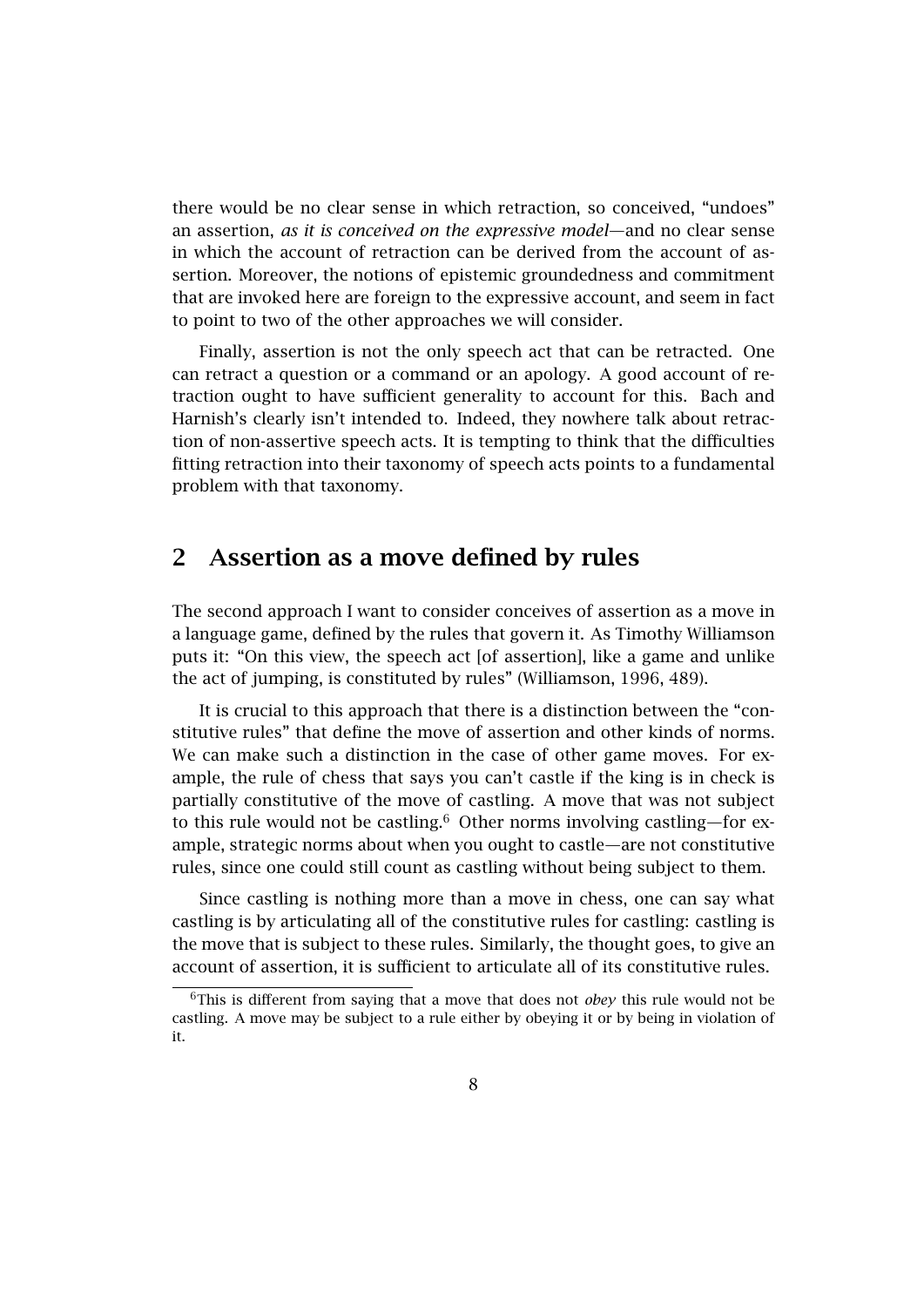The most well-known view of this sort is Williamson's "knowledge account of assertion." On Williamson's account, assertion is the unique speech act-type *V* whose unique rule is the knowledge rule:

knowledge rule: One must: *V* that  $p$  only if one knows that  $p$ .

Other accounts of this form have also been defended; these vary in replacing the knowledge rule with the truth rule, the reasonable-to-believe rule, or something similar:<sup>7</sup>

TRUTH RULE: One must:  $V$  that  $p$  only if it is true that  $p$ .

REASONABLE-TO-BELIEVE RULE: One must:  $V$  that  $p$  only if it is reasonable to believe that *p*.

(For the record, I find the truth rule the most plausible of these. Williamson's arguments for the knowledge rule can. I think, be resisted. $8$  But my discussion in what follows will for the most part be neutral between all three versions.)

Third, Williamson argues that the knowledge rule can explain the oddity of sentences

<sup>7</sup>For a defense of the truth rule, see Weiner (2005). Dummett's suggestion (Dummett, 1959) that assertion is governed by the convention that one should assert only what is true might be an early version, though Dummett aims to illuminate truth rather than assertion. For a defense of versions of the reasonable-to-believe rule, see Lackey (2007) and Douven (2006), though neither defends the simple formulation given here.

 $8$ Williamson gives three main arguments. First, he claims that there are other speech acts, such as conjecturing, that are governed by the truth rule. But this is far from clear. If conjecturing were governed by the truth rule, it would be irresponsible to make conjectures one didn't have strong reason to think were true, and it isn't. Perhaps Williamson is moved by the fact that one must retract conjectures whose contents have been shown to be untrue. But does that entail that one must *make* conjectures only when their contents are true?

Second, he argues that the truth rule can't explain why we shouldn't assert of a lottery ticket that it won't win. But it can—together with the principle that one ought not believe *P* when one knows that one doesn't know *P*. (This is a principle Williamson himself should accept, since he takes *belief* to be governed by a knowledge rule.) We take ourselves to know that we don't know that the lottery ticket won't win. So, by this principle, we ought not believe that it won't win. It follows that we ought not believe we would be satisfying the truth rule in asserting that it won't win. (It doesn't follow that we ought not assert that it won't win, but only that we would be unreasonable in doing so—but this weaker conclusion is strong enough to explain the intuition that there is something wrong with asserting that the lottery ticket won't win.)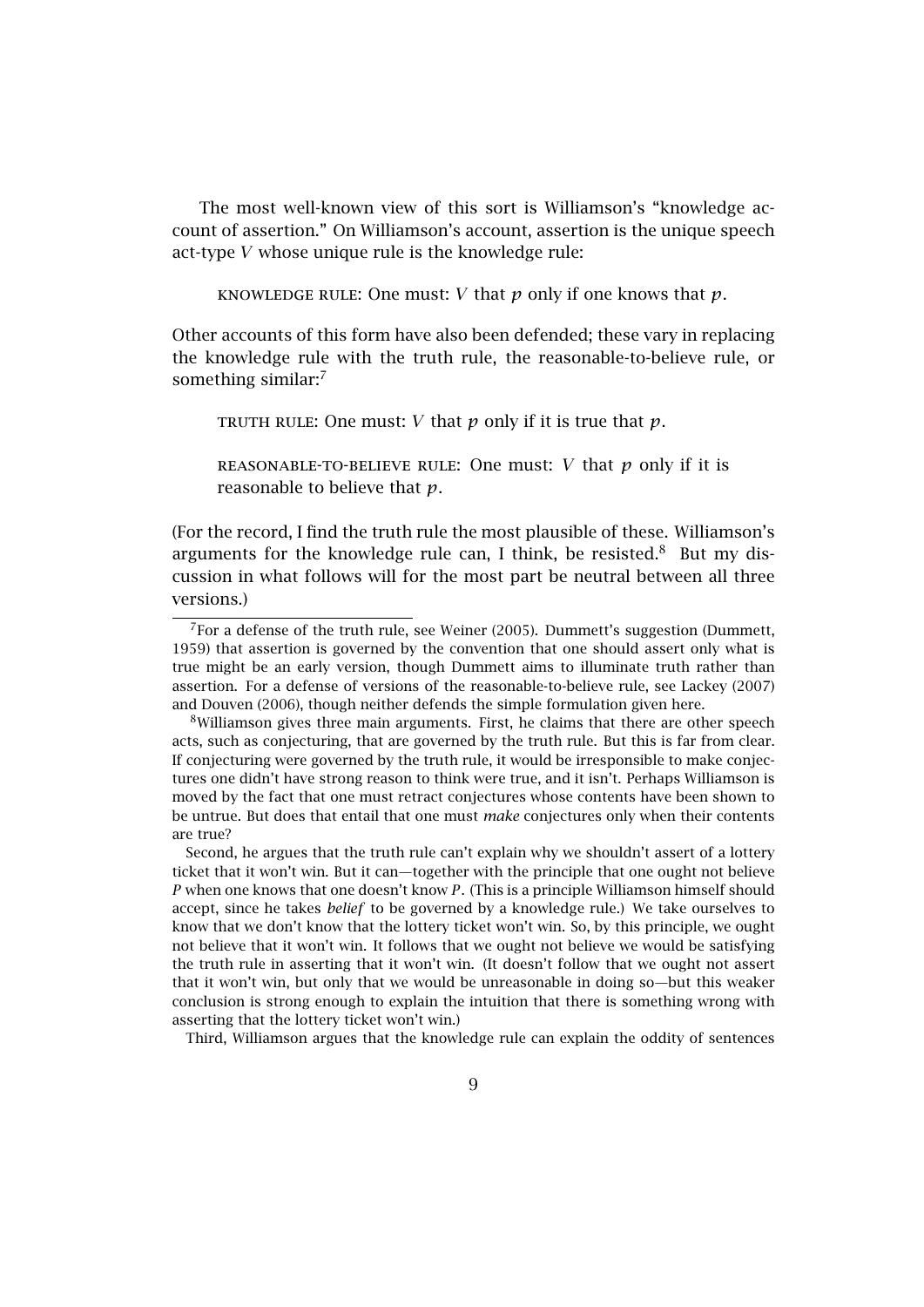It is not clear to me whether any of the proponents of these accounts intend them as explications of the illocutionary force of assertion. Williamson says that he has given an *individuating* account of assertion, but an individuating account of something might not be very illuminating. For example, one can pick out king's-side castling as the unique move *M* in chess governed by the unique constitutive rule:

king's-side castling rule: One must: *M* only when (i) the king and the king's rook have not been moved previously, (ii) there are no pieces between the king and the king's rook, (iii) the king is not in check and would not be in check in either of the two squares between it and the king's rook.

But knowing this about castling does not tell you what it is to castle; one could know this rule and have *no idea* how to move the pieces in such a way as to castle. Similarly, it seems to me, one could know the knowledge rule or the truth rule and have no understanding of what kind of act assertion is, or of how to make an assertion.

One might object that the king's-side castling rule, as I have stated it, is incomplete, and thus not the "unique" constitutive rule governing king'sside castling. Isn't it also a rule that one castles on the king's side by moving one's king two squares towards the king's rook, and moving the king's rook two squares towards the king? Not all constitutive rules, after all, are rules of permission, stating the conditions under which a move is permissible. Some rules tell you how the move in question changes the board position or the "score."

But if this is right—and I think it is—can't a parallel objection be made to Williamson's account of assertion? Let's grant, for the sake of argument, that the knowledge rule (or, if you prefer, the truth rule) really is a constitutive

like "*P*, but I don't know that *P*." But so can the truth rule. For any asserter can come to see, with a bit of apriori reasoning, that she doesn't know *that P and that she doesn't know that P*. Given the principle we invoked above, the asserter ought not believe this proposition. So she ought not believe that she would be satisfying the truth rule in asserting it.

So it seems that, in conjunction with other principles that Williamson ought to accept, the truth rule can explain everything the knowledge rule does. (Bach (2008, §5) makes the related point, in defense of the belief rule, that we can derive the knowledge norm for assertion from the knowledge norm for belief and the belief norm for assertion.)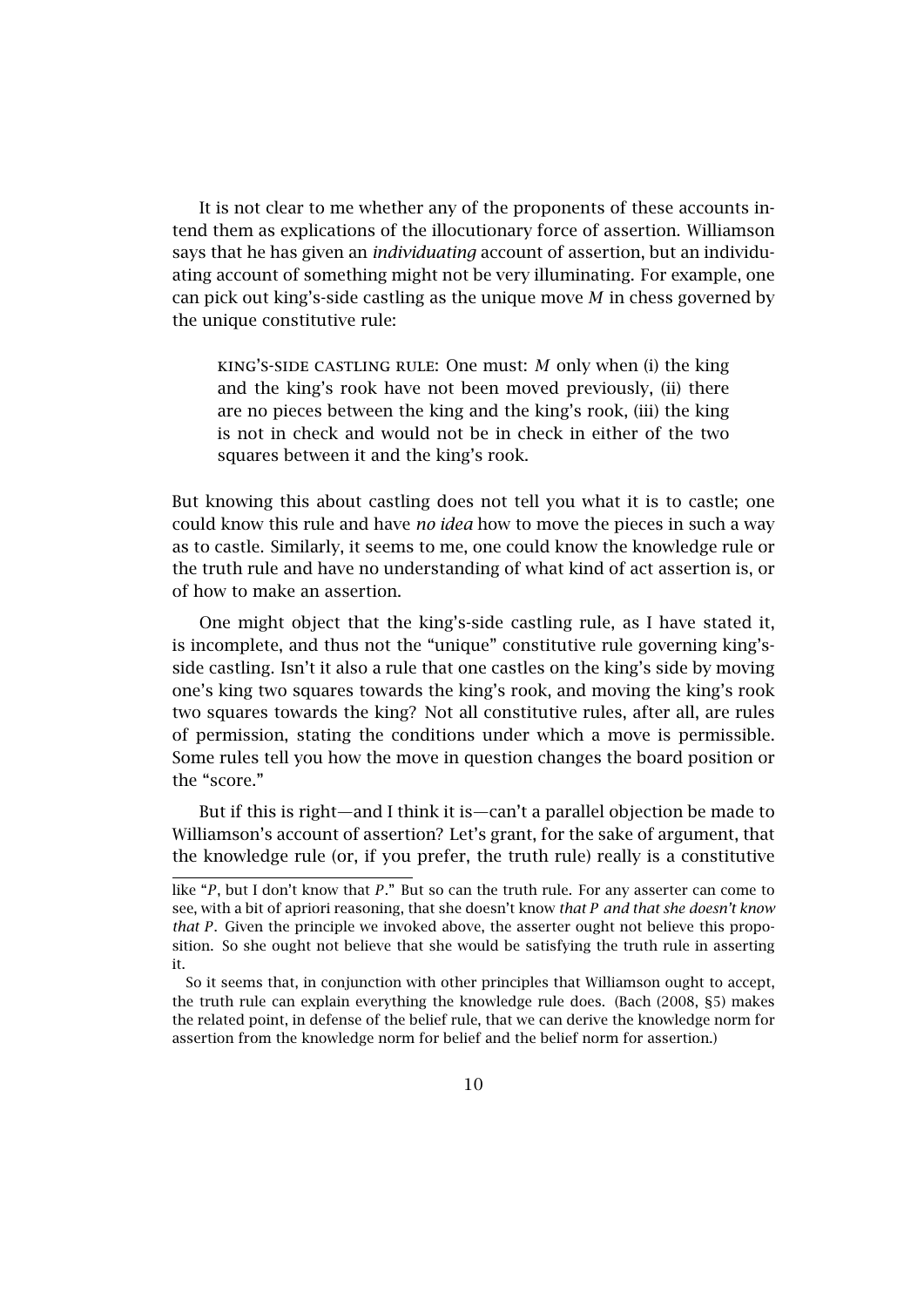rule for assertion. Why should we suppose that it is the only such rule? Can you think of any other move in any other game whose *only* constitutive rule is a rule for when it can be made? (Even rules for "time out" in games like football include not just rules for when a time-out may be taken, but for how long it can last, and how it affects the score.) $9$ 

One might counter that assertion should be *expected* to be different from other kinds of moves in games. After all, didn't Austin originally classify assertion as "constative," as opposed to "performative"? Perhaps assertions are distinguished from other kinds of speech acts precisely by the fact that there are no constitutive rules governing their *effects*, only rules governing when they may be made. Imagine adding to chess a move, boogling, which is governed only by the rule:

boogle rule: One must: boogle only when the opponent's king is next to a knight.

Imagine players of this enhanced form of chess saying, periodically, "I hereby boogle!" Boogling would have no direct effect on the game, so what would be the point? Well, perhaps boogling could be a way of communicating information—calling attention to a recurring feature of the board position. Boogling would be a constative, not a performative, chess-move.

All of this suggests that we should be wary of the objection that accounts like Williamson's don't tell us directly about what it is to make an assertion. Perhaps assertion is like boogling: all there *is* to say about what it is to make the move is when it is okay to make it.

An account like this would explain why assertions are apt vehicles for the expression of beliefs. Normally we expect players of games to try to conform to the rules. Hence in castling, one normally does something that gives others reasons to think that one believes that one's king is not in check; that is, one expresses one's belief that one's king is not in check. Similarly, in performing an act governed by the truth rule or the knowledge rule, one normally expresses one's belief that the proposition one asserts is true. However, assertions express belief only when the general presupposition that the

<sup>9</sup>The chess-move of saying "check" is *almost* an example, but the constitutive rule that governs it has a slightly different form; it says not when the move *can* be made, but when it *must* be made (whenever one's move puts the opponent in check). Thanks to Matthew Benton for discussion.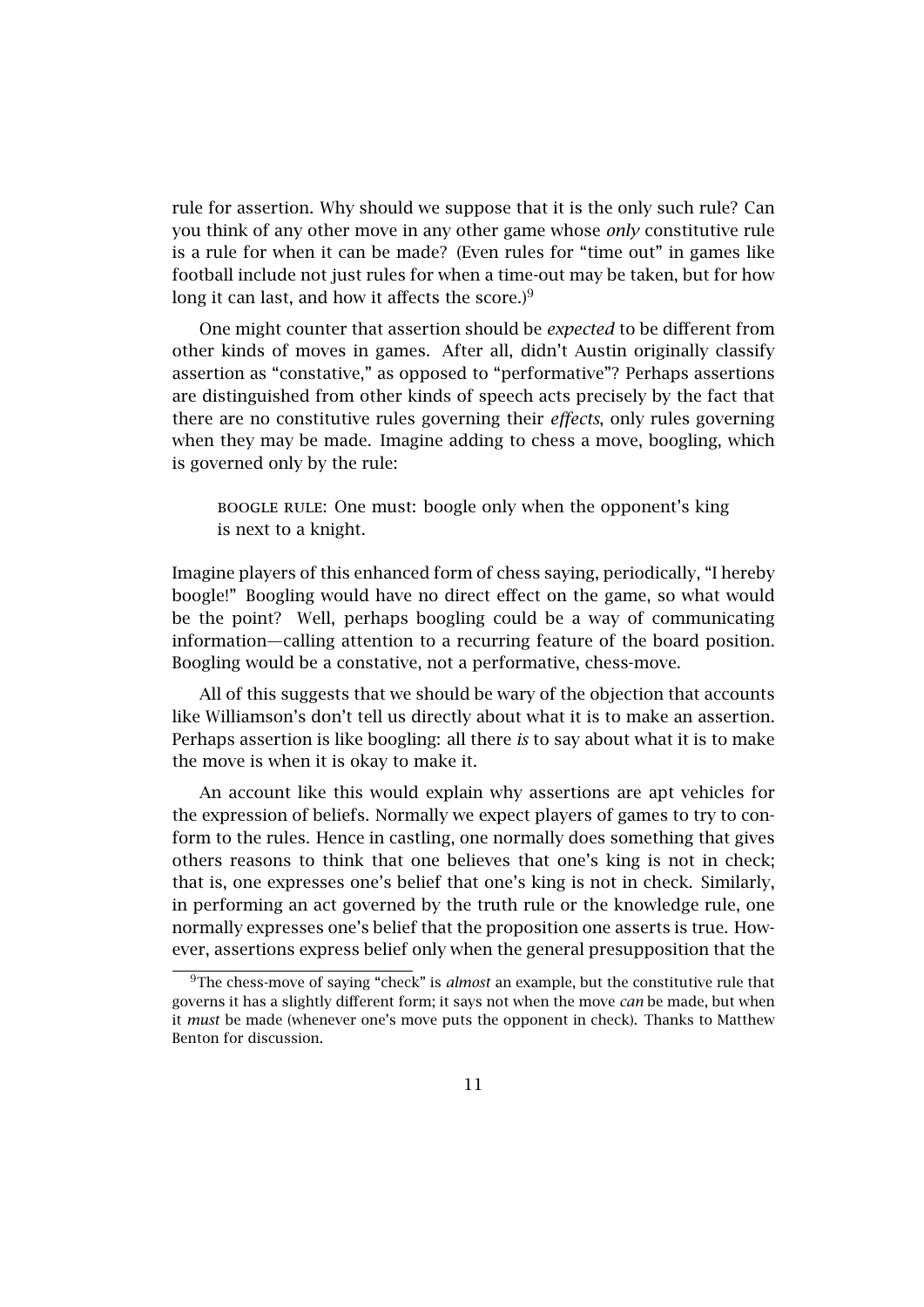asserter is trying to "play by the rules" is in effect. This presupposition is cancelled when the assertion is openly insincere, and that is why (*pace* Bach and Harnish) openly insincere assertions do not express beliefs.

I now want to turn to the issue of retraction. I argued above that the belief-expression view did not have a good explanation of the speech act of retraction, or of why assertion should come with a correlative act of retraction. How does Williamson's account fare in this respect? Suppose that assertion is a "move" constituted by a single rule, the knowledge rule. How should we think of retraction? Presumably, retraction is another move, constituted by its own rules. What should these rules look like?

If we had thought of assertion as a move that consisted in part of changing the game's "board position" or score, then it would be natural to think of retraction as a way of undoing that change. But on the present account, we are thinking of assertion as a move whose only constitutive rule concerns when it should be made; there are no rules dictating its effect on the score or the course of the game. Presumably, then, retraction should also be conceived as a move that is constituted by rules governing when it may be made. Two natural candidates are

retraction rule 1: One must: retract a previous assertion *A only when* one knows *A* to have been made contrary to the knowledge rule.

retraction rule 2: One must: retract a previous assertion *A when* one knows *A* to have been made contrary to the knowledge rule.

The first of these seems too weak, on its own; according to it retraction is sometimes permitted, but never required. It seems odd to *forbid* retraction of an assertion one knows to have been correct, while leaving it permissible *not* to retract an assertion one knows to have been incorrect.

The second rule seems better in these respects. But it also seems wrong as a description of the norms of retraction. Suppose that yesterday I asserted that it would be sunny today, not knowing that it would be. My assertion violated the knowledge rule. But, since it is sunny today, it seems wrong to say that I must retract my earlier assertion. One need not retract assertions whose contents one now knows to have been true.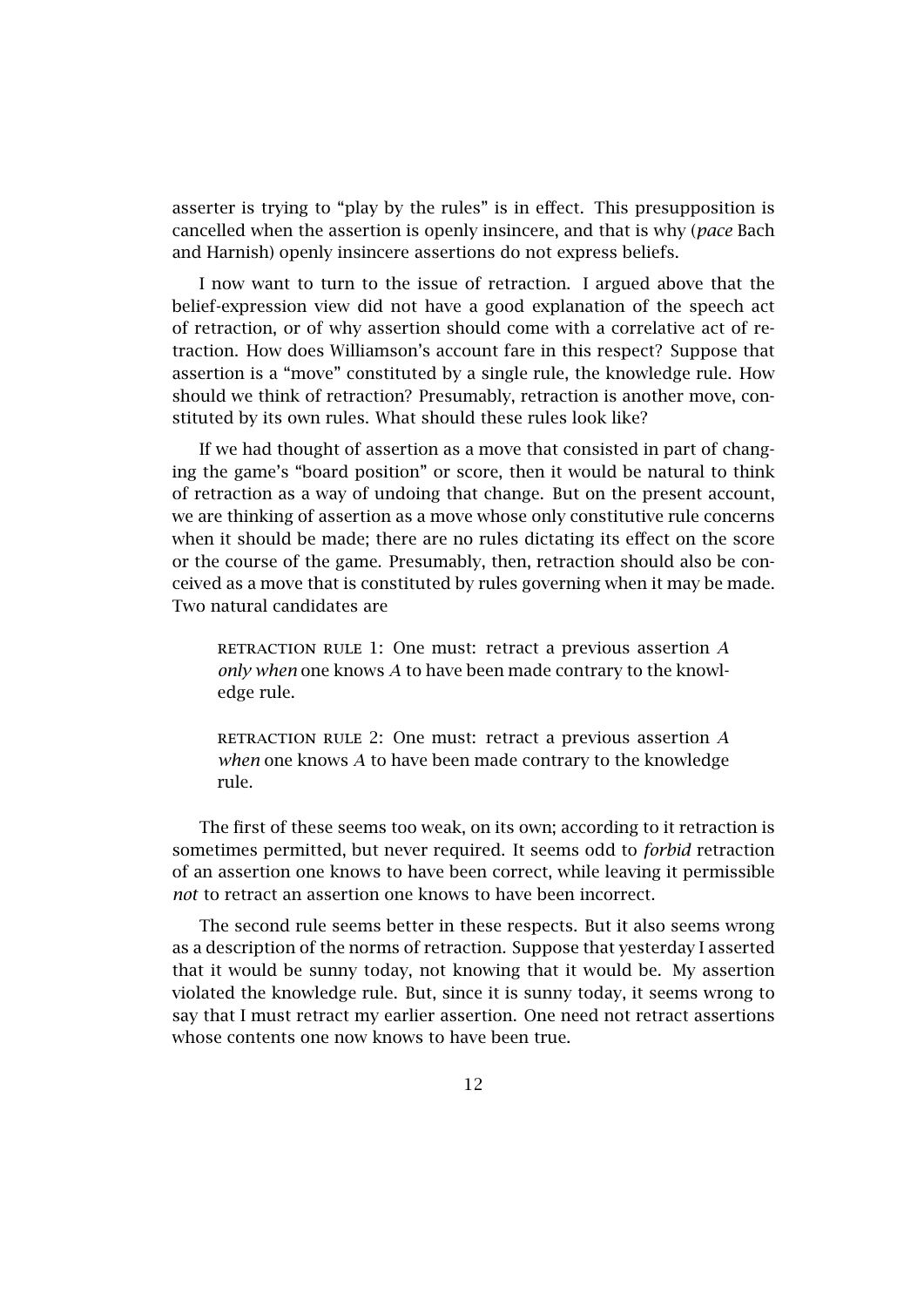More plausibly, then,

retraction rule 3: One must: retract a previous assertion *A* when one knows that one performed *A* and that the content of *A* was untrue.

This requires retraction when it should be required, while permitting it even in cases where the asserted content has not been shown to be untrue. Similarly, if one endorses the truth rule instead of the knowledge rule for assertion, the natural retraction norm is

retraction rule 4: One must: retract a previous assertion *A* when one performed *A* and *A* was untrue.

On this account (in either the truth or the knowledge version), retraction is *required* in precisely the same circumstances where it is *permitted* to assert that one performed  $A$  and that the content of  $A$  is untrue.<sup>10</sup> This suggests a pattern for deriving retraction norms for other speech acts that are defined in terms of constitutive rules for performing them: one must retract a speech act of type *T* precisely when one satisfies the norm for asserting that, in performing this act, one violated the constitutive rules for *T*s.

# 3 Assertion as a proposal to add information to the common ground

On Robert Stalnaker's influential account, an assertion is a proposal to add its content to a "common ground" of propositions taken for granted for purposes of a conversation.<sup>11</sup> Equivalently, one can view the common ground

 $10$ This account permits, but does not require, retraction in cases where an assertion has been shown to have been groundless without being shown to have been untrue.

<sup>&</sup>lt;sup>11</sup>See, for example, Stalnaker  $(1999, 10-11)$ : "I suggested that an assertion should be understood as a proposal to change the context by adding the content to the information presupposed. This is an account of the *force* of an assertion, and it respects the traditional distinction between the content and the force of a speech act. Propositional content is represented by a (possibly partial) function from possible worlds to truth-values; assertive force is represented by the way in which any such function is used to change the context that the speaker shares with those to whom he is speaking."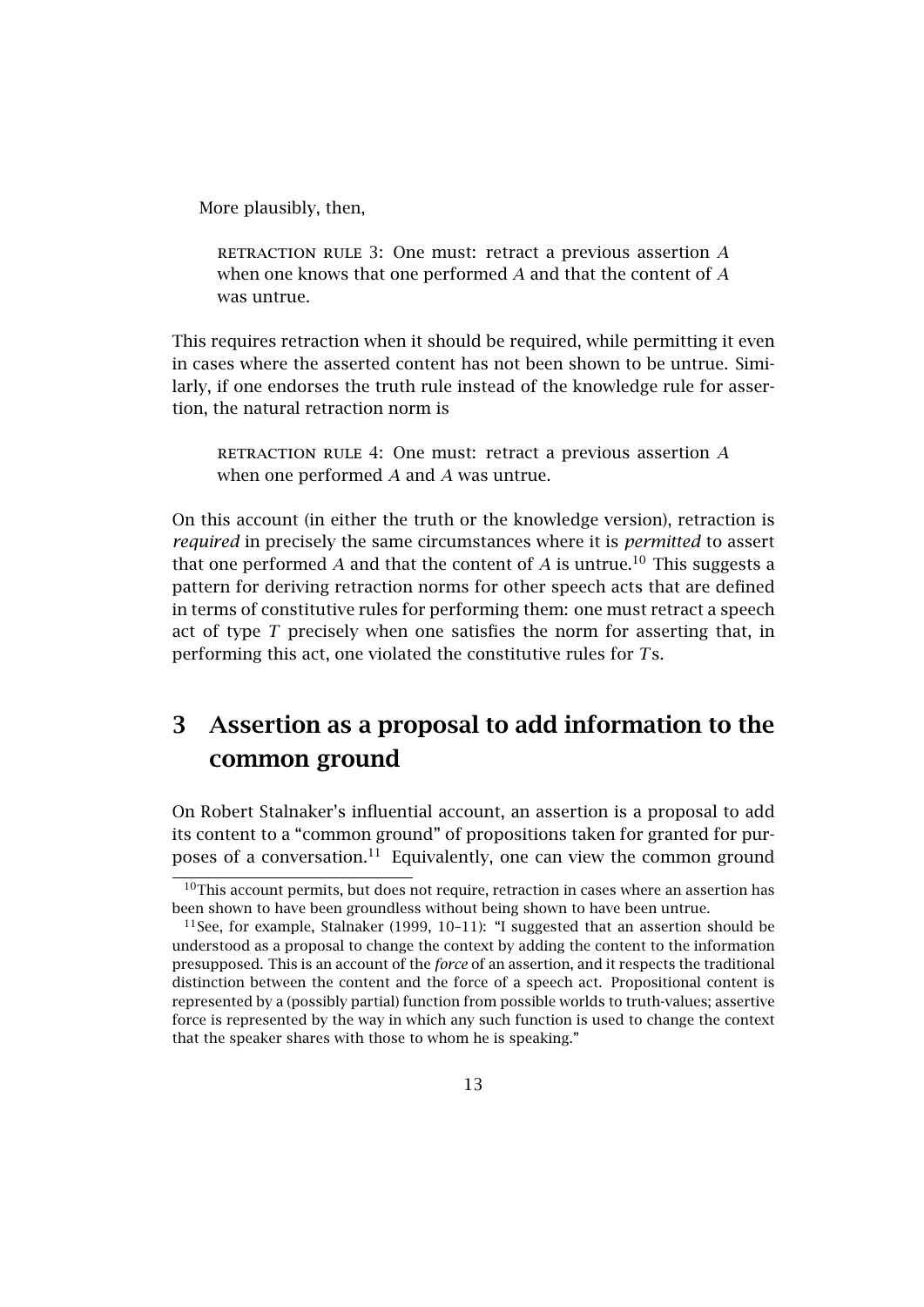as the set of possible worlds left open as candidates for actuality; in this case, an assertion is a proposal to *cut down* the common ground by removing those worlds in which the asserted proposition is not true. A reduction in candidates for actuality is an increase in information.

Both Stalnaker's view and Robert Brandom's view, which will be discussed in the next section, are influenced by David Lewis's suggestion that we can think of speech acts in terms of the way they alter a shared "conversational score" (Lewis, 1979). Stalnaker takes the score to be the common ground of accepted propositions; Brandom takes it to be a collection of normative statuses. From a certain point of view, then, Brandom's and Stalnaker's views go together; here, though, I am emphasizing a different way of categorizing them.

Stalnaker's account of assertion differs from the two accounts we have examined so far in focusing neither on what is expressed by an assertion nor on the norms for when an assertion may be made, but on what he calls the "essential effect" of an assertion. As an answer to the question "what is it to make an assertion," this is attractively direct. It has the form: "to assert is to Φ."

Moreover, this account helps us understand what seemed right about the others. It is easy to see why a proposal to add to the set of presupposed propositions would generally express belief, since in normal circumstances, one does not want to rule out possibilities one regards as genuine candidates for actuality. There are, however, exceptions, and Stalnaker's account explains why they are exceptions. Sometimes one will "play along" with the presuppositions of a conversation, even if one rejects them, and this may lead one to assert things one believes to be false. When this is patent to one's hearers, one's assertions will not express beliefs.

For the same reason, one can see why a proposal to add to the set of presupposed propositions would generally be governed by something like the truth rule or the knowledge rule. We expect others to help us get closer to the truth, so we expect them not to assert things unless they have good grounds for thinking them true. Again, there are exceptions, and Stalnaker's account explains why they are exceptions. If I know that you are just "going along" with the conversational presupposition that Ted and Sue are married, I will not censure you for asserting that Sue bought a car for her husband something you know to be false. You have proposed to modify the common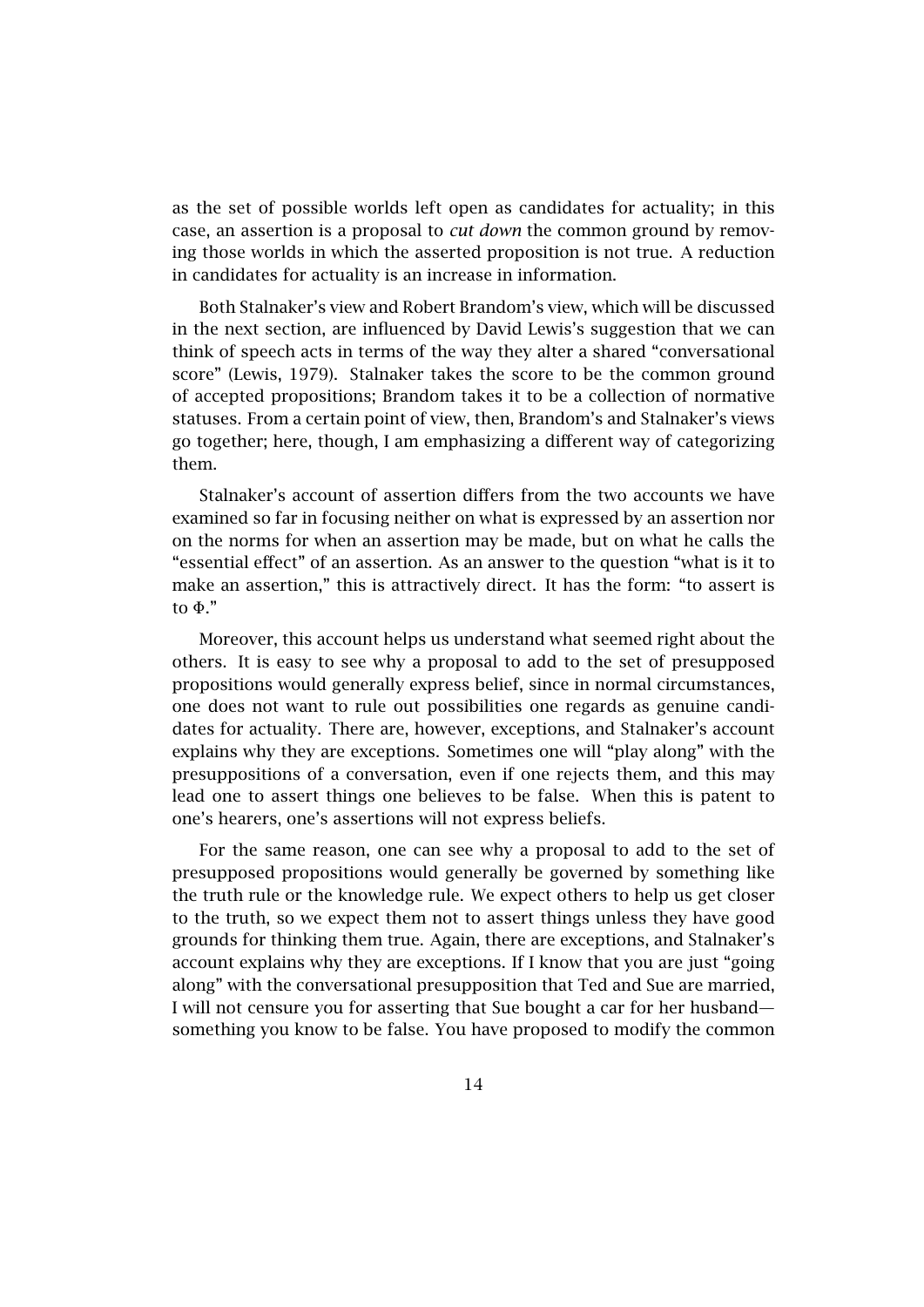ground in a way that makes sense, given the purposes of the conversation.

So, Stalnaker's account gives a direct account of illocutionary force and explains both why one might be tempted to say that assertion is the expression of a belief and why one might be tempted to say that assertion is governed by the truth rule or the knowledge rule. What's not to like? I want to raise four concerns.

First, this account assumes that assertions have their significance within the context of a single conversation, involving a group of inquirers with a mutual "common ground." While this is certainly the *usual* setting for assertions, it seems dangerous to *define* assertion in terms that are applicable only in this setting. Couldn't one stand in the street and assert something to oneself, or to whoever is listening? In this case it's hard to get any grip on the notion of a "common ground," since a common ground requires a definite group with mutual expectations. And what about assertions made in the context of a television interview? Are we to understand them as proposals to add information to the common ground between interviewer and interviewee? Doesn't that ignore their status as public statements? Finally, what about assertions that play a role in multiple, largely disjoint conversations? I am sure that a Stalnakerian can give *some* account of what is going on in these cases, but they do put pressure on the idea that the "essential effect" of assertion is to add information to a commond ground.

Second, not all assertions seem to be aimed at reducing the common ground. Some epistemic modal claims, for example, seem to be aimed at *increasing*, rather than decreasing, the set of open possibilities. If we have all been assuming that the telescope we are looking through is functioning properly, and I say, "But the spot we're seeing might be a scratch on the lens!", the point of my speech act is apparently to add certain possibilities to the common ground, not to cut them out. A Stalnakerian can deny this, and say that my speech act is just an assertion about what is ruled out by what the group knows, but I don't think this is a promising line to take.<sup>12</sup> Alternatively, a Stalnakerian can say that my speech act is not an assertion, but some other kind of speech act. That approach, too, has its difficulties (MacFarlane, forthcoming, §4). An account of assertion that allows us to understand epistemic modal claims as assertions has substantial advantages of economy.

 $12$ For this kind of line, see DeRose (1991). For criticism, see MacFarlane (forthcoming).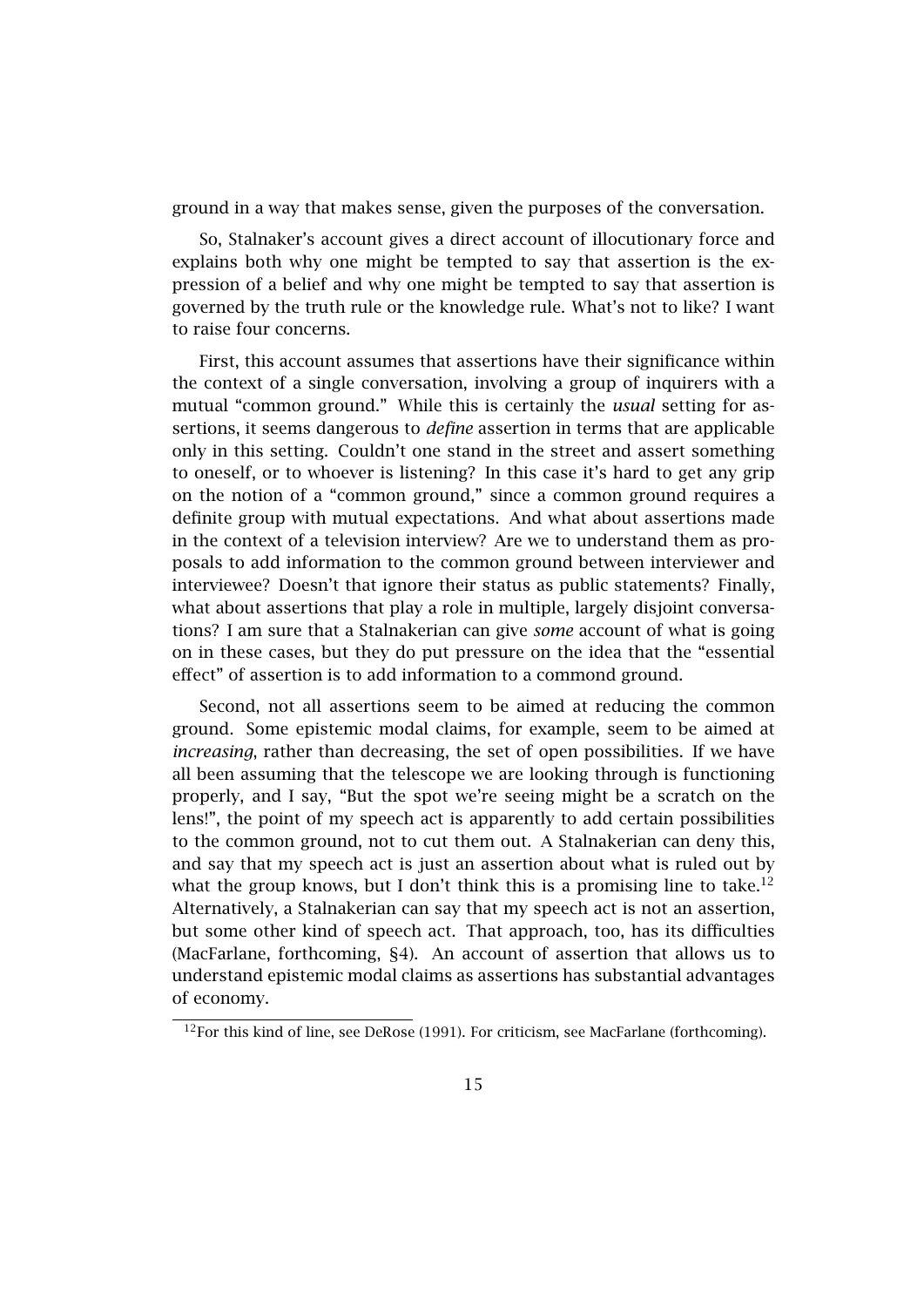Third, as Stalnaker (2005) points out himself, there may be non-assertoric speech acts that change the common ground in the same way as assertions, but differ in other respects (for example in how they are assessed). Stalnaker mentions two: agreeing to accept something for purposes of the conversation, and stipulating a fact in a court proceeding. We'd be reluctant to call acts of these kinds assertions, but they *are* proposals to change the common ground by adding information.

Fourth, Stalnaker's story offers no obvious way to think about retraction, and no clear explanation of why assertion should have a correlative act of retraction. Intuitively, retracting is something like "unasserting," or withdrawing one's assertion. And one can certainly withdraw a proposal to change the context—but only before it has been accepted, and the context changed. Once an assertion has been accepted and its content integrated into the common ground, and a few more assertions have been made and accepted, it's no longer obvious how one could "undo" the assertion. Compare an ordinary proposal. I say, "Let's go to the beach!" You all agree, and we pack up beach towels, surfboards, and picnic baskets. We get to the beach and start swimming and lying on the sand. Then I say: "I withdraw my proposal that we go to the beach." What sense does this make?

One might, alternatively, think of retraction not as the withdrawal of a proposal to change the context, but as a new proposal to undo the changes that were made. Since an assertion is a proposal to *add* some information to the common ground, the correlative retraction would presumably be a proposal to *subtract* that information. (Retractions, on this approach, would naturally be expressed using epistemic modals. An earlier assertion of "Joe is in Boston" could be retracted by saying, "Joe might not be in Boston after all.") This idea is not easy to integrate with a representation of the common ground as a set of possible worlds: clearly, subtracting a proposition from such a set does not amount to taking the *union* of the proposition and the set. But if we represent the common ground as a set of propositions, we can view the effect of retraction as simple subtraction.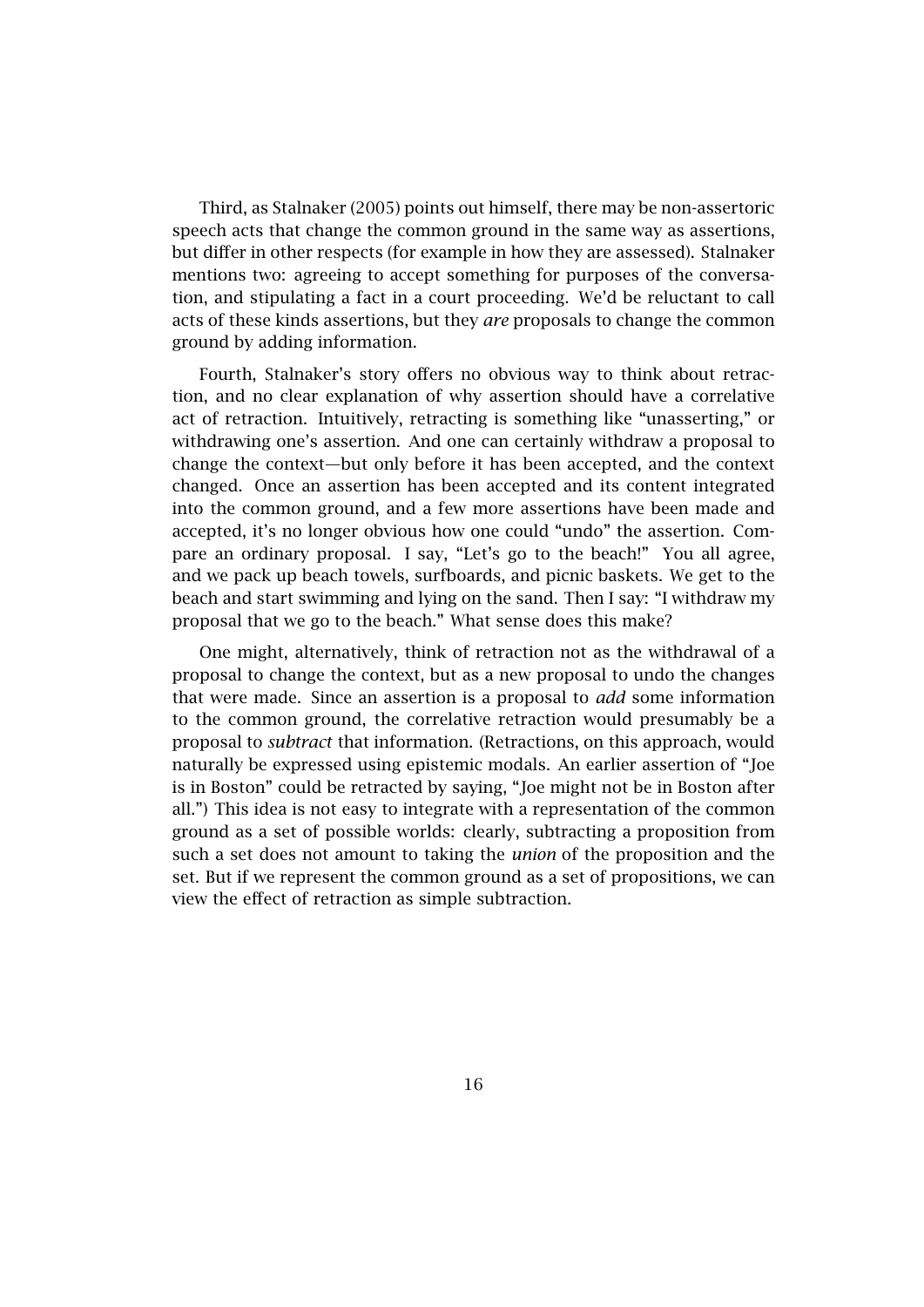## 4 Assertion as a commitment

The fourth kind of account I want to consider has its roots in Peirce, who said that "to assert a proposition is to make oneself responsible for its truth" (Peirce, 1934, 384). Versions of the same idea can be found in Searle (1969, 29), Searle (1979, 12), Brandom (1983), Brandom (1994, ch. 3), Wright (1992), Watson (2004), and MacFarlane (2003, 2005). Like Stalnaker's approach, this approach defines assertion in terms of its "essential effect." But it regards this essential effect as the alteration of a normative status—the acquisition of new commitments or obligations.

It is important to see how the commitment approach differs from "constitutive rules" approach we considered above. Both describe assertion in essentially normative terms. But, while the constitutive rules approach looks at "upstream" norms—norms for *making* assertions—the commitment approach looks at "downstream" norms—the normative *effects* of making assertions. In principle, the two approaches could be combined, but I will consider them here separately.<sup>13</sup>

I've characterized the commitment view as the view that assertion should be understood as the (overt) undertaking of a certain kind of commitment. What kind? Searle talks of "a (very special kind of) commitment to the truth of a proposition" and Peirce of taking responsibility for the proposition's truth. This talk needs explication; at the very least, it must be made clear what actions would honor or violate a "commitment to truth." But even without doing that, we can see some structural advantages to the commitment view:

- 1. Unlike the constitutive rules approach, it gives a direct description of what it is to make an assertion—not just a specification of the norms for making one.
- 2. Unlike the expressive approach, it has no difficulty accounting for the possibility of openly insincere assertions. Belief is one thing; commitment to truth another. (Indeed, Bach and Harnish (1979, 59) note that

<sup>13</sup>Alston (2000) is perhaps an example of a combined view. Alston holds that asserting that *p* is a matter of "taking responsibility for its being the case that  $p''(7, 120)$ , which he glosses as "subjecting [one's] utterance to a rule that, in application to this case, implies that it is permissible for [one] to utter S only if *p*" (60).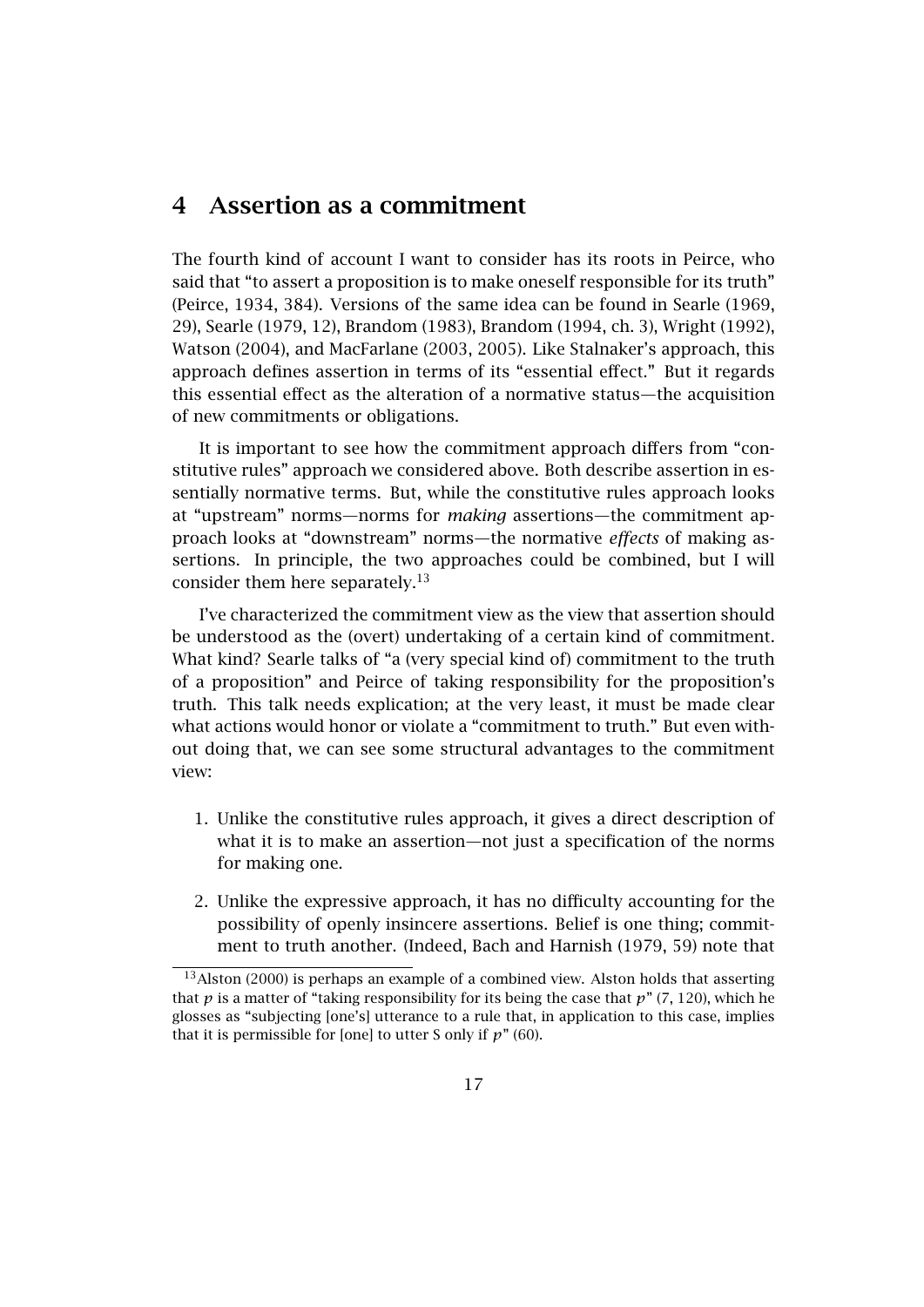a driver pulled over by a police officer might express attitudes he does not have "to avoid admitting something or committing himself." So they too must think that assertion is the undertaking of a commitment.)

- 3. Unlike Stalnaker's approach, it has no trouble explaining the significance of solitary assertions, or of assertions that cross conversations. And it allows speech acts whose normal use is to *expand* the set of open possibilities to count as assertions.
- 4. It offers a simple and natural account of retraction, as the act of backing out of a commitment to the truth of the asserted proposition. This account helps us see why assertion should have a correlative act of retraction, and it generalizes to other kinds of speech acts that can be explained as alterations of normative status.

Pagin (2004) has argued that assertion can't just be a matter of undertaking commitment to the truth of a proposition, because if it were, one could assert that *p* by saying

(\*) I hereby commit myself to the truth of *p*.

Pagin thinks it is intuitively clear that

(1) in uttering (\*), one (typically) commits oneself to the truth of *p*,

and that

(2) in uttering (\*), one does not assert that *p*.

I agree with him on (1), but I don't think he has argued compellingly for (2).

His first argument is that it doesn't intuitively seem that uttering  $(*)$  is a way of asserting that  $p$ . I don't share this intuition, but I think it can be explained why people have it. Normally, one asserts that *p* by *saying that p*, and in uttering (\*) one does not say that *p*. But we have already rejected the idea that one can only assert that  $p$  by saying that  $p$ —recall the ham sandwich example, and the examples of assertions by means of nonlinguistic and nonconventional signs. It seems to me that if we wanted to settle, for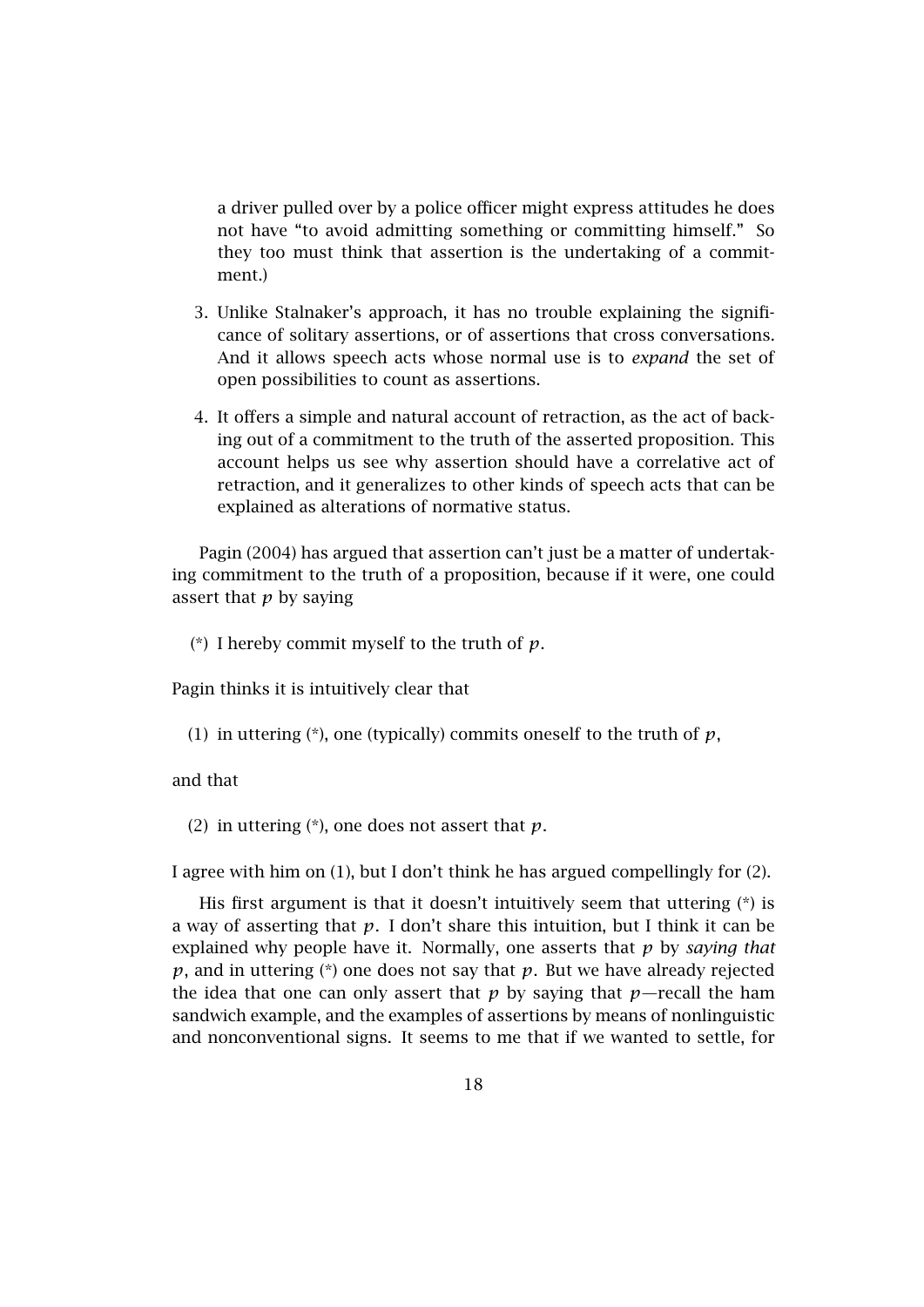example, whether Nunberg's waitress had asserted that a *sandwich* had left, or that a *person* who ordered a sandwich had left, we might ask which (if either) of these propositions she meant to commit herself to. To answer this question is to settle what she asserted.

Pagin's second argument is that none of the going accounts of indirect speech acts allow us to see how an utterance of (\*) could be an indirect assertion that  $p$ , in addition to a (real or merely apparent) assertion that the speaker is committing herself to the truth of  $p$ . But here his arguments beg the question at issue. Here is what he says about the Lemmon/Recanati "self-verification model of explicit performatives":

According to this model, the speaker who utters an explicit performative does two things. He describes himself as doing something, and his own utterance fits the description, thus making the utterance true. ... This model does apply, since on this model I commit myself to the truth of *p* by means of saying that I do, and that is to perform an indirect act, but it is not the act required, i.e. the assertion. It is only the making of a commitment (851).

Of course, this can't be an *argument* against the claim that to assert that *p* is to undertake a certain sort of commitment.

Third, Pagin argues that the commitment account fails the "inferential integration" test. The idea is that explicit performatives that count as assertions ought to be able to take the place of assertions in inferences. Thus, for example, we have no trouble understanding an inference with an ironic premise:

A If 73 is a prime number, we cannot share the stones equally. 73 is nicely divisible. [ironic] So, we cannot share the stones equally.

However, Pagin claims, (\*) cannot take the place of an explicit assertion that 73 is prime in an inference (851):

B If 73 is a prime number, we cannot share the stones equally. I hereby commit myself to the truth of the proposition that 73 is a prime number.

So, we cannot share the stones equally.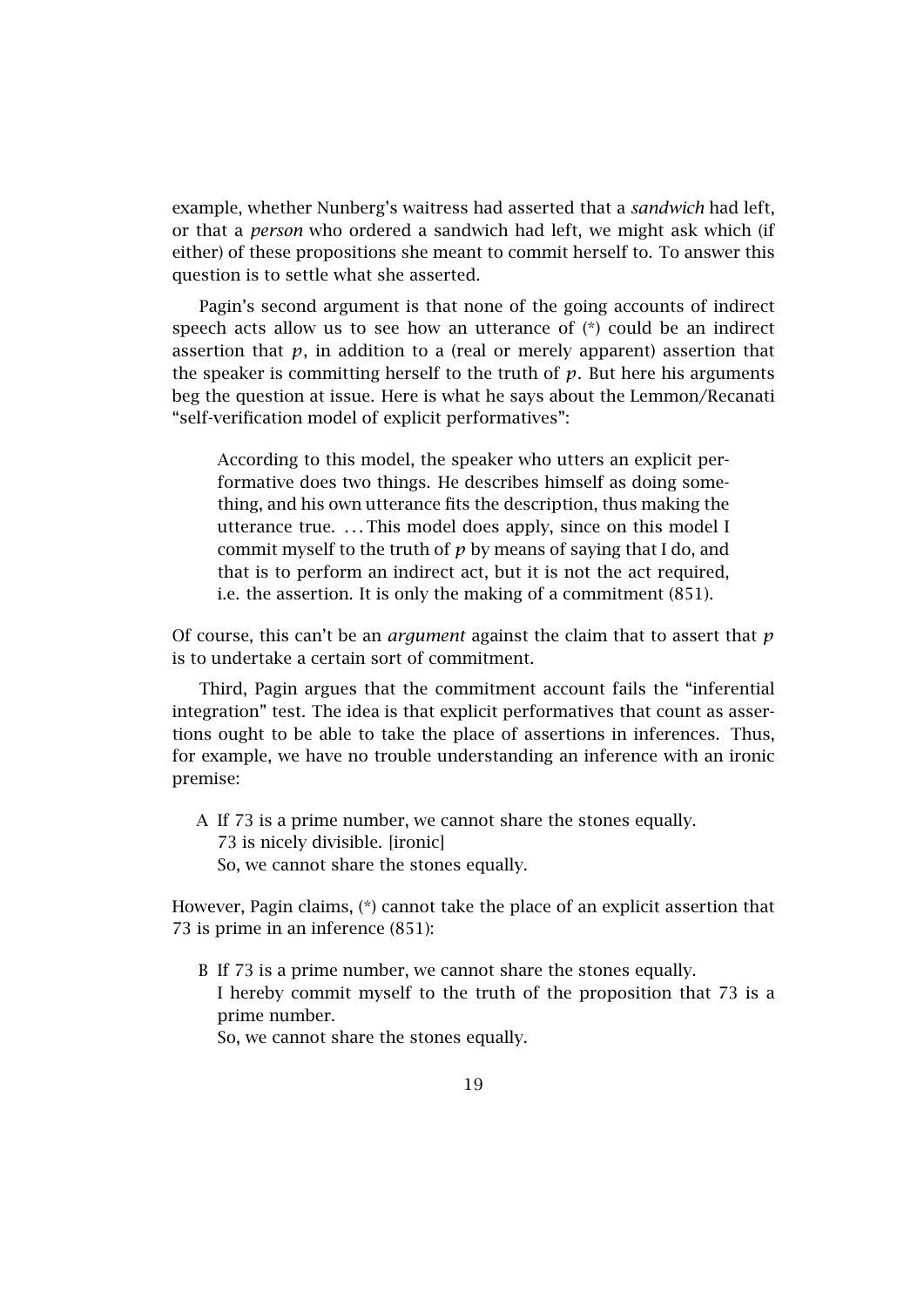In this case, Pagin notes, we perceive a gap: "to get the desired conclusion [in (B)] in a truth preserving way, a further premise (such as 'If I commit myself to the truth of the statement that 73 is a prime number, then 73 is a prime number') would have to be added" (852). Pagin concludes that (\*) does not itself count as an assertion that 73 is prime.

This is an interesting argument, but it is hardly conclusive. Notice first that the intuitive differences between (A) and (B) disappear if one thinks of them as instances of one's own reasoning. (B) seems gappy only when we think of it being used in the context of persuading others. But we can explain why (A) and (B) should differ in such a context even if (\*) in (B) *is* being used to assert that 73 is prime. In uttering "73 is nicely divisible" in (A), the speaker performs a *single* speech act (an assertion that 73 is prime). So a listener who is skeptical whether 73 is prime would have to categorically reject this premise. But according to the commitment account, in uttering "I hereby commit myself to the truth of the proposition that 73 is a prime number" in (B), the speaker performs *two* speech acts, an assertion that 73 is prime and an assertion that she commits herself to the proposition that 73 is prime. A listener who is skeptical whether 73 is prime could reject the former while accepting the latter, and would then regard the argument as needing a further premise connecting the speaker's commitment with the primeness of 73. But in fact this extra premise is only needed when one rejects the second speech act, the assertion that 73 is prime. So the fact that (\*) cannot always be substituted for a straight assertion that 73 is prime in (B) can be nicely explained on the hypothesis that (\*) is used to assert *both* that 73 is prime and that one is undertaking a commitment to that effect. It does not show that uttering (\*) is not a way of asserting that 73 is prime.

Another reason to worry about Pagin's arguments (noted by Pagin himself) is that if they are compelling, they would also seem to refute the widelyheld (and very plausible) view that one can assert that *p* by saying, "I hereby assert that *p*." So it is reassuring that the arguments can be resisted in their full generality. However, as I now want to suggest, special cases of Pagin's style of argument will make it difficult to develop the commitment view in a satisfactory way.

If the commitment approach is to compete successfully with the other accounts we have been considering, it ought to be able to explain the things those accounts purport to explain. For example: why is it that assertions,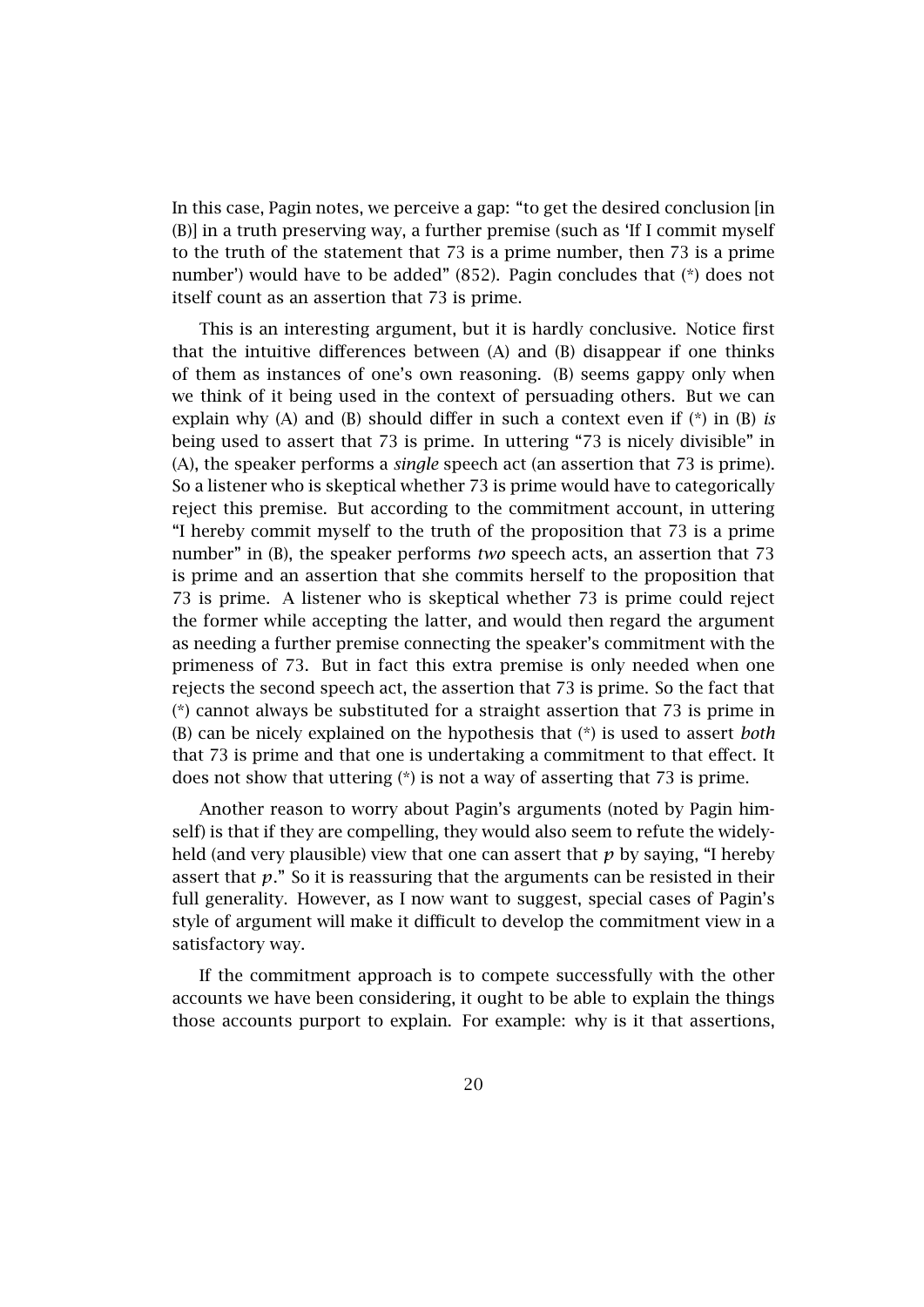viewed as commitments to truth, should be apt vehicles for the expression of beliefs? Why should they be useful in transmitting information? Why should knowledge, truth, or sincerity be a norm for making assertions? In order to answer these questions, we would need to say something more definite about what "commitment to truth" involves. Indeed, that is something we should want to do anyway, since the notion of "commitment to truth" is otherwise obscure.

To start with an obvious fact: some explications of "commitment to truth" would *not* predict that overt undertakings of commitments to truth should express belief, communicate information, or be bound by a knowledge or truth norm. Suppose that to commit oneself to the truth of *p* is to commit oneself to saying "Rats!" if *p* is shown to be false. Speakers could be expected to undertake such a commitment rather freely; indeed, it is not clear what would be wrong, on such an account, with undertaking simultaneous commitments to the truth of contradictory propositions. Of course, it could be that, as a contingent matter of sociological fact, people are strongly motivated to avoid saying "Rats." But this won't be enough to vindicate the claim that assertion, by its very nature, is apt for the expression of belief, or subject to the truth or knowledge norm.

It is not surprising, then, that those who have tried to explicate "commitment to truth" have done so in epistemic terms. For example, on Brandom's account, in asserting that  $p$  one undertakes a commitment to vindicating one's entitlement to *p* when challenged, and entitles others to assert *p* on one's authority (Brandom 1983, 641, Brandom 1994, ch. 3). It is easy to see why assertion, so conceived, should be subject to something like a knowledge norm. If we think of vindicating one's entitlement to *p* as tantamount to establishing that one knows that  $p$ , then something like a knowledge rule follows directly from a general prescription not to undertake commitments one is not in a position to honor. (Actually, the rule would be stronger than the knowledge rule, since one can satisfy the latter without being in a position to *establish* that one knows. One might worry that it would be too strong.<sup>14</sup> But this stronger norm would explain the same phenomena as the

<sup>14</sup>Watson (2004, 68–9) notes: "We would be hard pressed actually to defend many of the things we are prepared to assert. Some of us are less than articulate in our ability to justify our beliefs, and yet we often persist (sometimes reasonably) in our commitment to their defensibility." He proposes that assertoric commitment is just commitment to the *defensibility* of the asserted content, not commitment to *defending* it. But if we wanted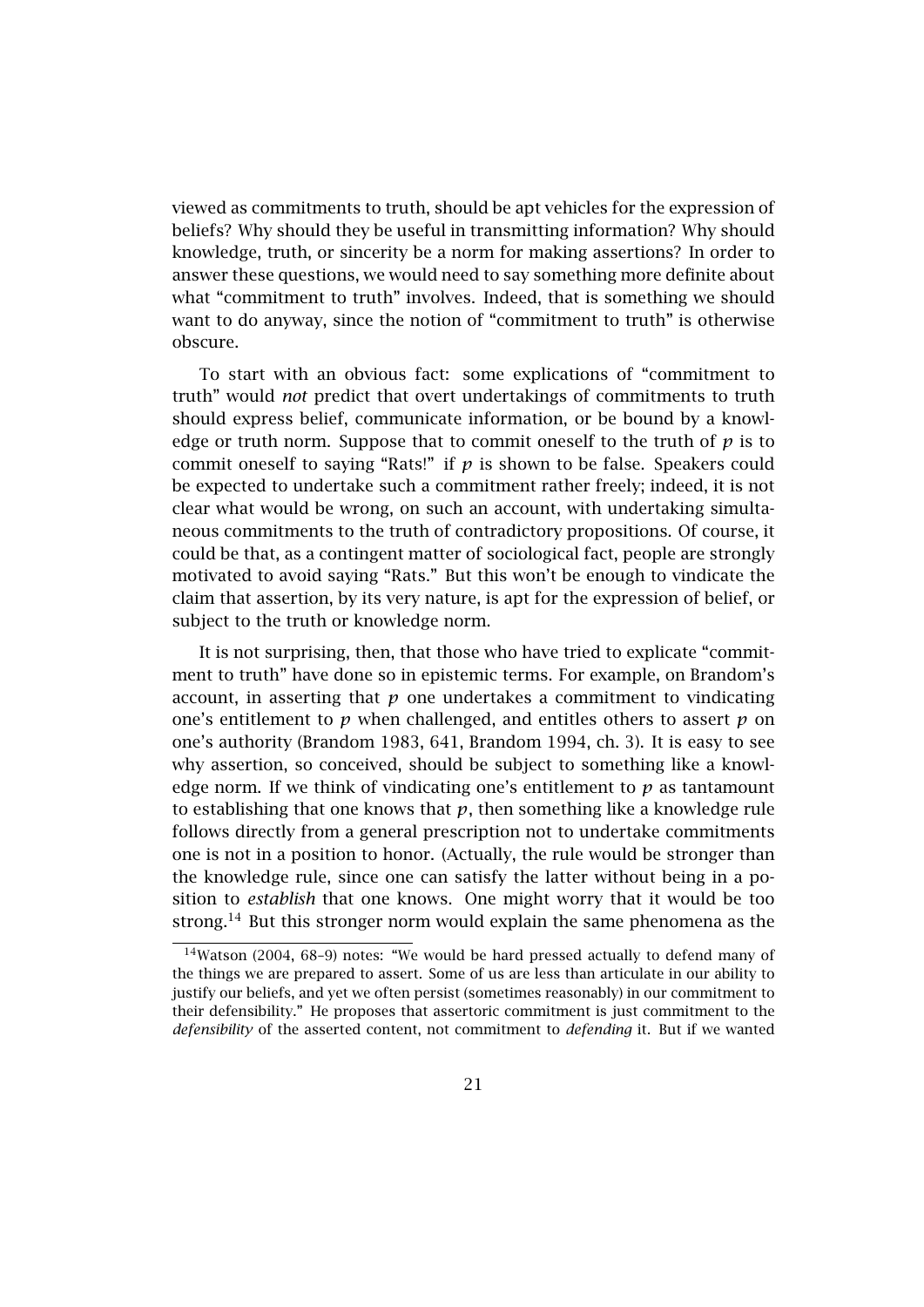#### knowledge norm.)

We can also explain why assertion, so conceived, generally expresses belief. One would not normally undertake a commitment to vindicate entitlement to a proposition one does not believe is true. Of course, in some cases we know that the speaker does not intend to honor the commitment, or is a dialectically skillful skeptic who can vindicate claims she does not believe—but these are cases in which assertions won't express beliefs.

So this explication of assertion has a lot to recommend it. Here, though, Pagin's objection seems more compelling. For suppose I hire a lawyer to defend me in a criminal trial. I might ask her to sign a contract that commits her to vindicating my innocence in the face of challenges. It seems to me that she can sign this contract, and do so overtly, without having asserted that I am innocent. When she is at home with her family, she might assert to them that I am guilty, and she would not be subject to criticism for having asserted contradictory things.

Here, then, is where we stand. If the commitment account is to explain what the other accounts explain, it needs to understand "commitment to truth" as involving some kind of vindicatory commitment. But it had better involve something else in addition, or Pagin's objection kicks in. What else? Perhaps Brandom's authorization of others to reassert the asserted content, defering to one for its vindication. That is presumably not something the lawyer does when arguing in court. There's more to say, but I'll stop here.

an explication of "commitment to truth" because we were unclear what would count as honoring or violating this commitment, we should have the same worries about "commitment to defensibility." Nor is it clear that Watson's observation is incompatible with Brandom's account. Vindications need not be elaborate or articulate. If Joe says, "There's a hornbill on that tree," and I ask, "How do you know?", an adequate response to my challenge might be: "Come here and look!" If I then raise legitimate doubts about whether the bird in view is a hornbill, and not, say, a kingfisher, an adequate response would have to address them, and this might require more elaborate discourse, or deferral to experts. But it seems to me that a speaker who cannot address the challenge *should* then retract or weaken the assertion, on pain of being a bad player of the assertion game. It does not matter whether we are in the seminar room or on the veldt.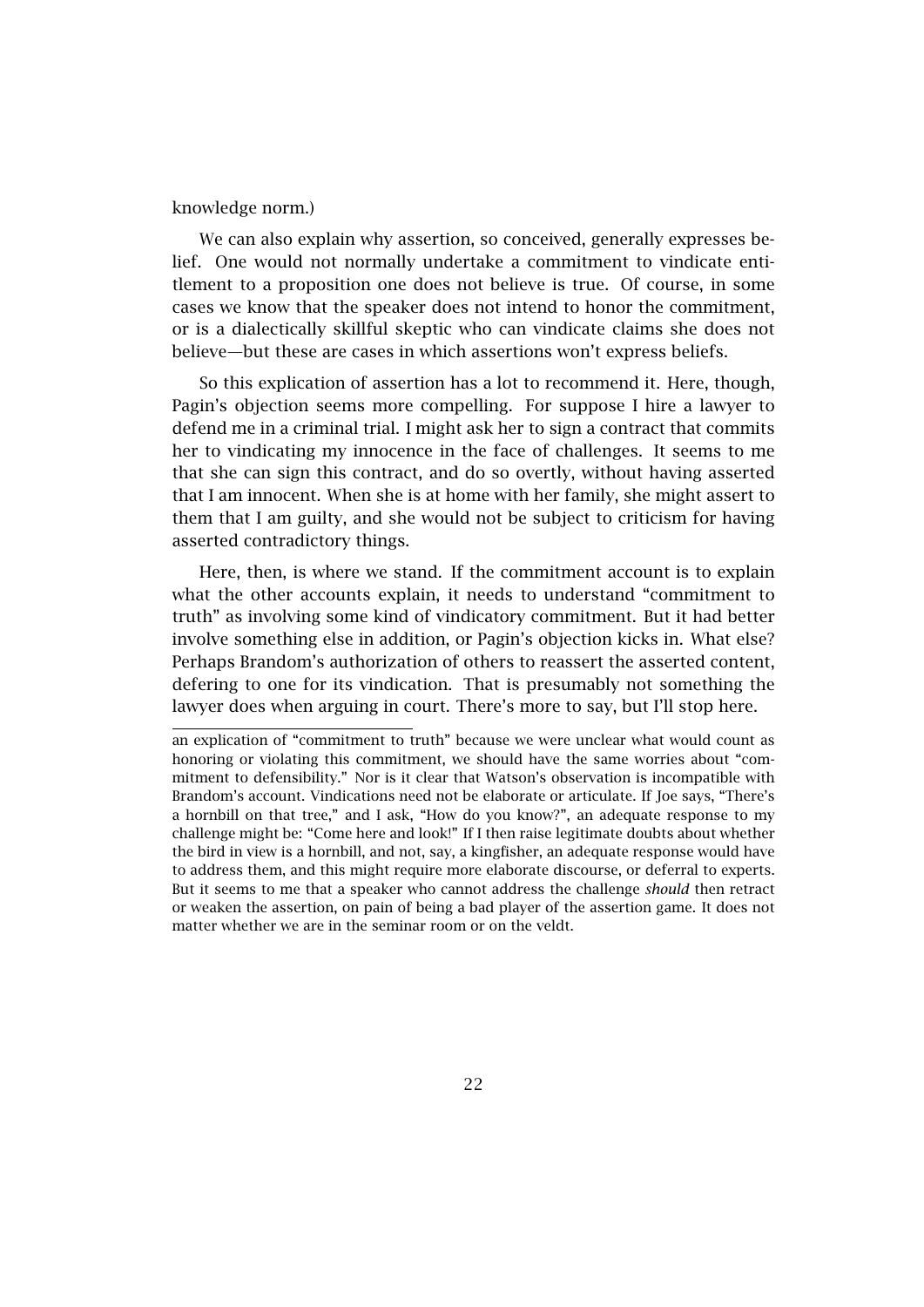#### References

- William P. Alston. *Illocutionary Acts and Sentence Meaning*. Cornell University Press, Ithaca, 2000.
- Kent Bach. Applying pragmatics in epistemology. In Ernie Sosa and Enrique Villanueva, editors, *Interdisciplinary Core Philosophy*, Philosophical Issues. Blackwell, 2008.
- Kent Bach and Robert M. Harnish. *Linguistic Communication and Speech Acts*. MIT Press, Cambridge, 1979.
- Robert Brandom. Asserting. *Noûs*, 17:637–650, 1983.
- Robert Brandom. *Making It Explicit*. Harvard University Press, Cambridge, 1994.
- Keith DeRose. Epistemic possibilities. *Philosophical Review*, 100(4):581–605, 1991.
- Igor Douven. Assertion, knowledge, and rational credibility. *Philosophical Review*, 115:449–485, 2006.
- Michael Dummett. Truth. *Proceedings of the Aristotelian Society*, n.s. 59: 141–62, 1959.
- Jeroen Groenendijk and Martin Stokhof. Questions. In J. van Benthem and A. ter Muelen, editors, *Handbook of Logic and Language*, pages 1055–1124. MIT Press, Cambridge, 1997.
- C. L. Hamblin. Questions in Montague English. *Foundations of Language*, 10: 41–53, 1973.
- Lauri Karttunen. Syntax and semantics of questions. *Linguistics and Philosophy*, 1:3–44, 1977.
- Jennifer Lackey. Norms of assertion. *Nous*, 41:594–626, 2007.
- David Lewis. Scorekeeping in a language game. *Journal of Philosophical Logic*, 8:339–359, 1979.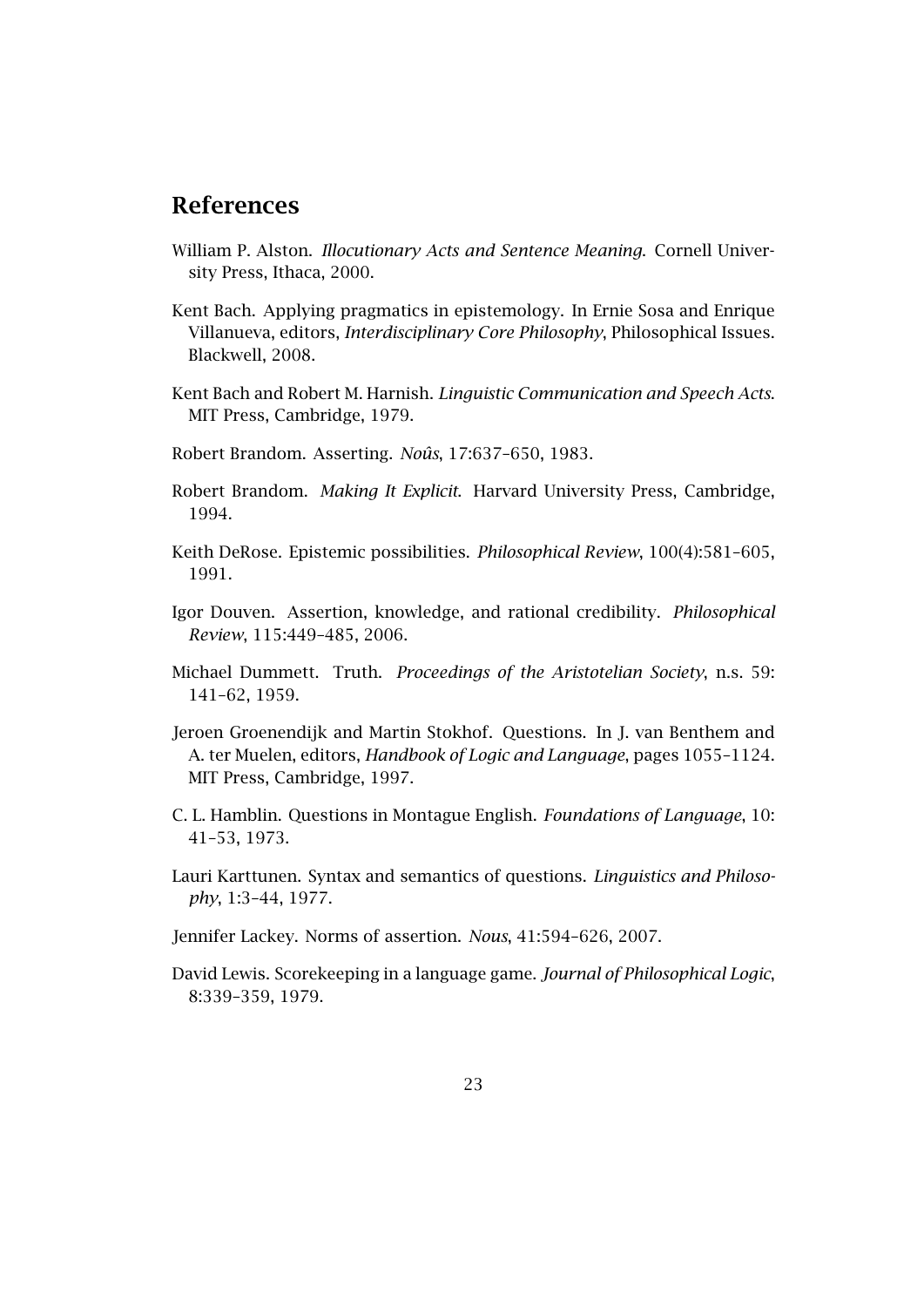- John MacFarlane. Epistemic modals are assessment sensitive. To appear in *Epistemic Modality*, ed. Egan and Weatherson., forthcoming. URL http://johnmacfarlane.net/epistmod.pdf.
- John MacFarlane. Future contingents and relative truth. *Philosophical Quarterly*, 53(212):321–336, 2003.
- John MacFarlane. Making sense of relative truth. *Proceedings of the Aristotelian Society*, 105:321–339, 2005. URL http://johnmacfarlane.net/makingsense.pdf.
- Geoffrey Nunberg. The non-uniqueness of semantic solutions: Polysemy. *Linguistics and Philosophy*, 3:143–184, 1979.
- David Owens. Testimony and assertion. *Philosophical Studies*, 130:105–129, 2006.
- Peter Pagin. Is assertion social? *Journal of Pragmatics*, 36:833–859, 2004.
- C. S. Peirce. *Belief and Judgement*. Harvard University Press, Cambridge, 1934.
- Stephen Schiffer. *Meaning*. Oxford University Press, Oxford, 1972.
- John Searle. *Speech Acts*. Cambridge University Press, Cambridge, 1969.
- John R. Searle. *Expression and Meaning*. Cambridge University Press, Cambridge, 1979.
- Robert Stalnaker. Conditional propositions and conditional assertion. In B. Nickel J. Gajewski, V. Hacquard and S. Yalcin, editors, *MIT Working Papers in Linguistics 51: New Work on Modality*, pages 207–229. MITWPL, Cambridge, 2005.
- Robert Stalnaker. *Context and Content*. Oxford University Press, Oxford, 1999.
- Gary Watson. Asserting and promising. *Philosophical Studies*, 117:57–77, 2004.
- Matthew Weiner. Must we know what we say? *Philosophical Review*, 114: 227–251, 2005.